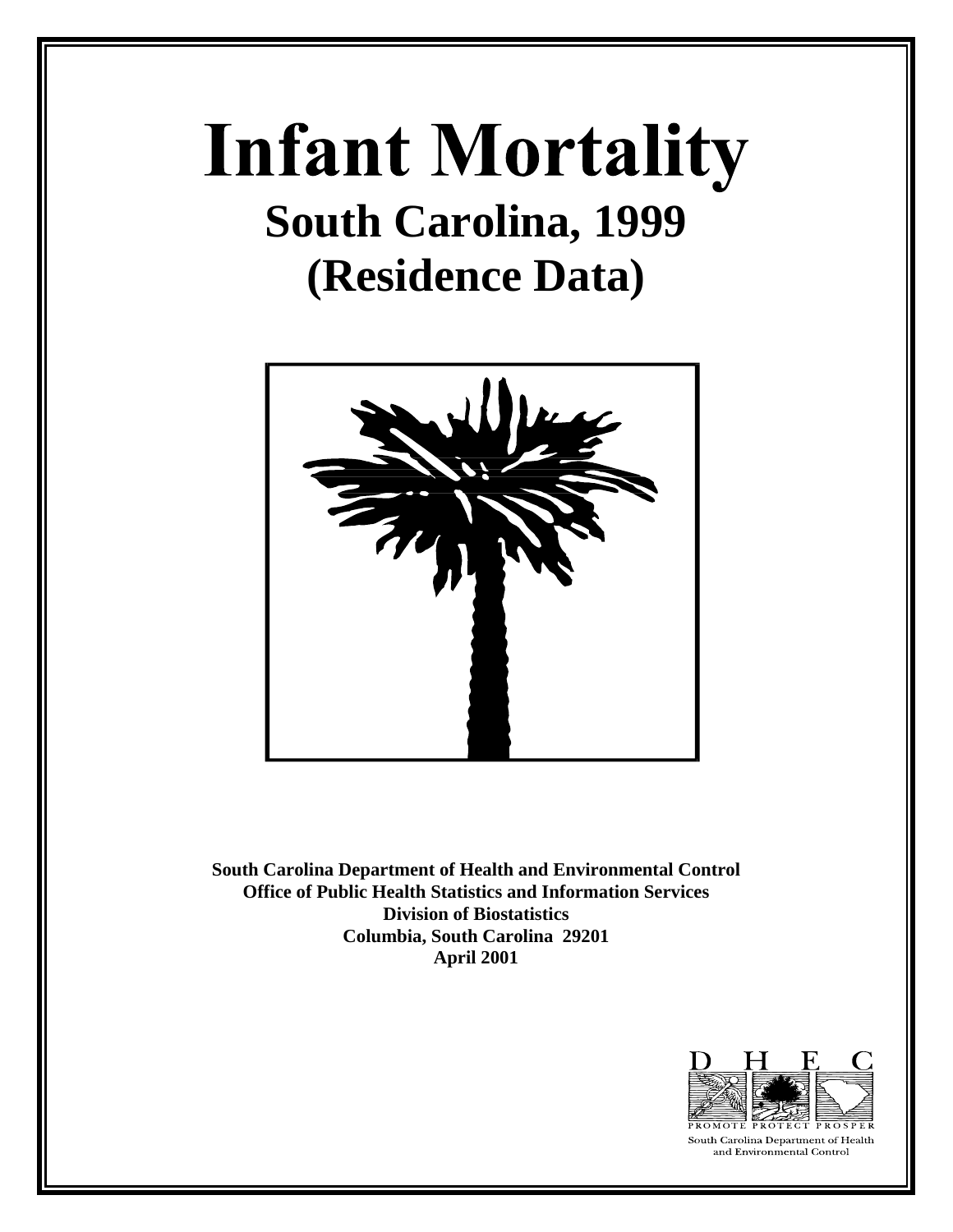# **RATE CALCULATIONS WITH SMALL NUMBERS**

Variations, which result from chance, exist in all statistics. This fact is of particular importance in the calculation of rates with small numbers of events (here, infant deaths) where these variations are proportionately large in relation to the population at risk (here, live births). As an example, small changes in the number of deaths or births in small population areas (here, small counties) could result in large variations in these crude rates. For this reason, *rates for counties with small populations should be used cautiously*. Three-year infant mortality rates are calculated to ensure that these rates are less influenced by chance variations, thus making them more stable and more appropriate for trend comparisons.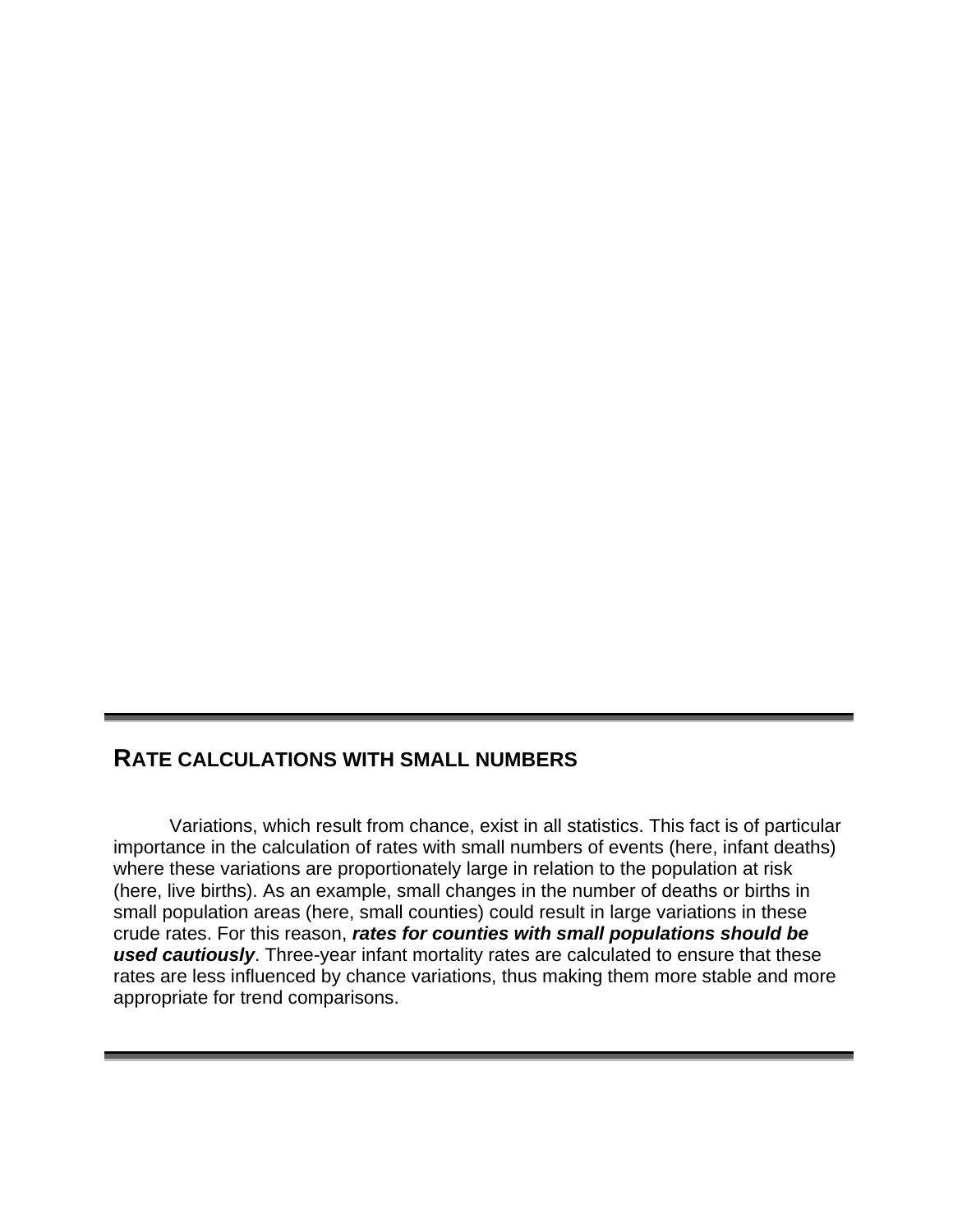

<sup>1</sup>Rates per 1,000 live births

 $2R$ ace of infant (1980-1989); Race of mother (1990-1999)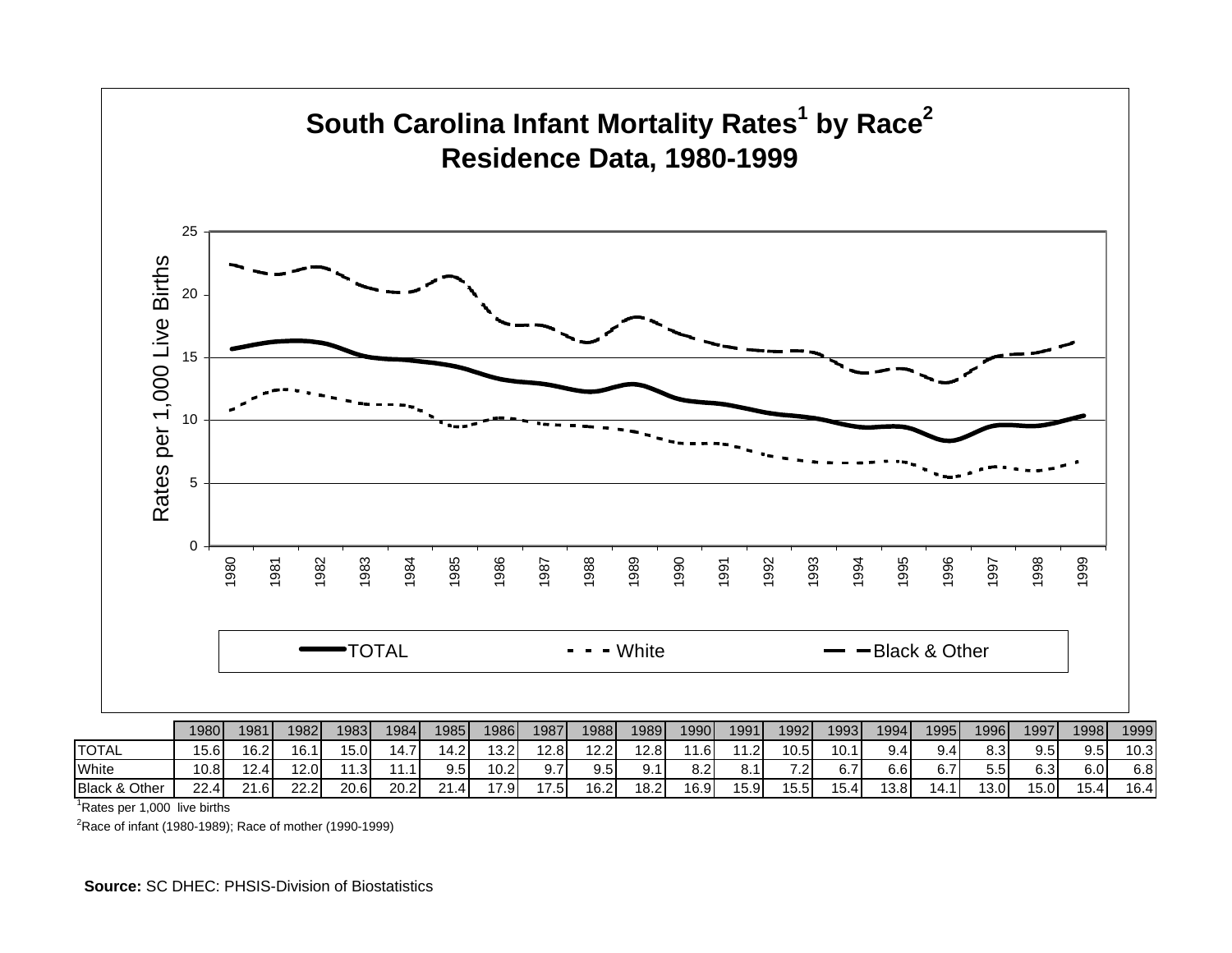# **Table 1.** Infant Mortality Rates<sup>1</sup> with 95% Confidence Intervals<sup>2</sup> South Carolina, 1974-1999 (Residence Data)

|      | Number        | Number    | Infant    | 95%          |
|------|---------------|-----------|-----------|--------------|
| Year | of Live       | of Infant | Mortality | Confidence   |
|      | <b>Births</b> | Deaths    | Rate      | Intervals    |
| 1974 | 48,432        | 1,031     | 21.3      | (20.0, 22.6) |
| 1975 | 46,665        | 897       | 19.2      | (17.9, 20.5) |
| 1976 | 47,651        | 930       | 19.5      | (18.2, 20.8) |
| 1977 | 49,848        | 876       | 17.6      | (16.4, 18.8) |
| 1978 | 49,558        | 919       | 18.5      | (17.3, 19.7) |
| 1979 | 50,586        | 857       | 16.9      | (15.8, 18.0) |
| 1980 | 51,908        | 809       | 15.6      | (14.5, 16.7) |
| 1981 | 51,745        | 836       | 16.2      | (15.1, 17.3) |
| 1982 | 51,554        | 832       | 16.1      | (15.0, 17.2) |
| 1983 | 50,731        | 760       | 15.0      | (13.9, 16.1) |
| 1984 | 50,561        | 743       | 14.7      | (13.6, 15.8) |
| 1985 | 51,846        | 735       | 14.2      | (13.2, 15.2) |
| 1986 | 51,726        | 685       | 13.2      | (12.2, 14.2) |
| 1987 | 52,774        | 673       | 12.8      | (11.8, 13.8) |
| 1988 | 55,090        | 673       | 12.2      | (11.3, 13.1) |
| 1989 | 57,239        | 731       | 12.8      | (11.9, 13.7) |
| 1990 | 58,461        | 679       | 11.6      | (10.7, 12.5) |
| 1991 | 57,517        | 644       | 11.2      | (10.3, 12.1) |
| 1992 | 56,102        | 588       | 10.5      | (9.7, 11.3)  |
| 1993 | 53,715        | 544       | 10.1      | (9.3, 11.0)  |
| 1994 | 51,907        | 486       | 9.4       | (8.5, 10.2)  |
| 1995 | 50,913        | 480       | 9.4       | (8.6, 10.2)  |
| 1996 | 51,105        | 424       | 8.3       | (7.5, 9.1)   |
| 1997 | 52,205        | 494       | 9.5       | (8.7, 10.3)  |
| 1998 | 53,833        | 511       | 9.5       | (8.7, 10.3)  |
| 1999 | 54,706        | 564       | 10.3      | (9.4, 11.2)  |

# (Residence Data) **Table 2.** Infant Mortality Rates<sup>1</sup> with 95% Confidence Intervals<sup>2</sup> South Carolina 1980-1984, 1985-1989, 1990-1994, 1995-1999

|           | <b>Number</b> | <b>Number</b> | Infant    | 95%              |
|-----------|---------------|---------------|-----------|------------------|
| Years     | of Live       | of Infant     | Mortality | Confidence       |
|           | <b>Births</b> | Deaths        | Rate      | <b>Intervals</b> |
| 1980-1984 | 256,499       | 3,980         | 15.5      | (15.0, 16.0)     |
| 1985-1989 | 268.675       | 3.497         | 13.0      | (12.6, 13.4)     |
| 1990-1994 | 277,702       | 2.941         | 10.6      | (10.2, 11.0)     |
| 1995-1999 | 262,762       | 2,473         | 9.4       | (9.0, 9.8)       |

<sup>1</sup>Rates per 1,000 live births

<sup>2</sup> r ± 61.981 (r/n)<sup>1/2</sup>, where r = infant mortality rate and n = number of live births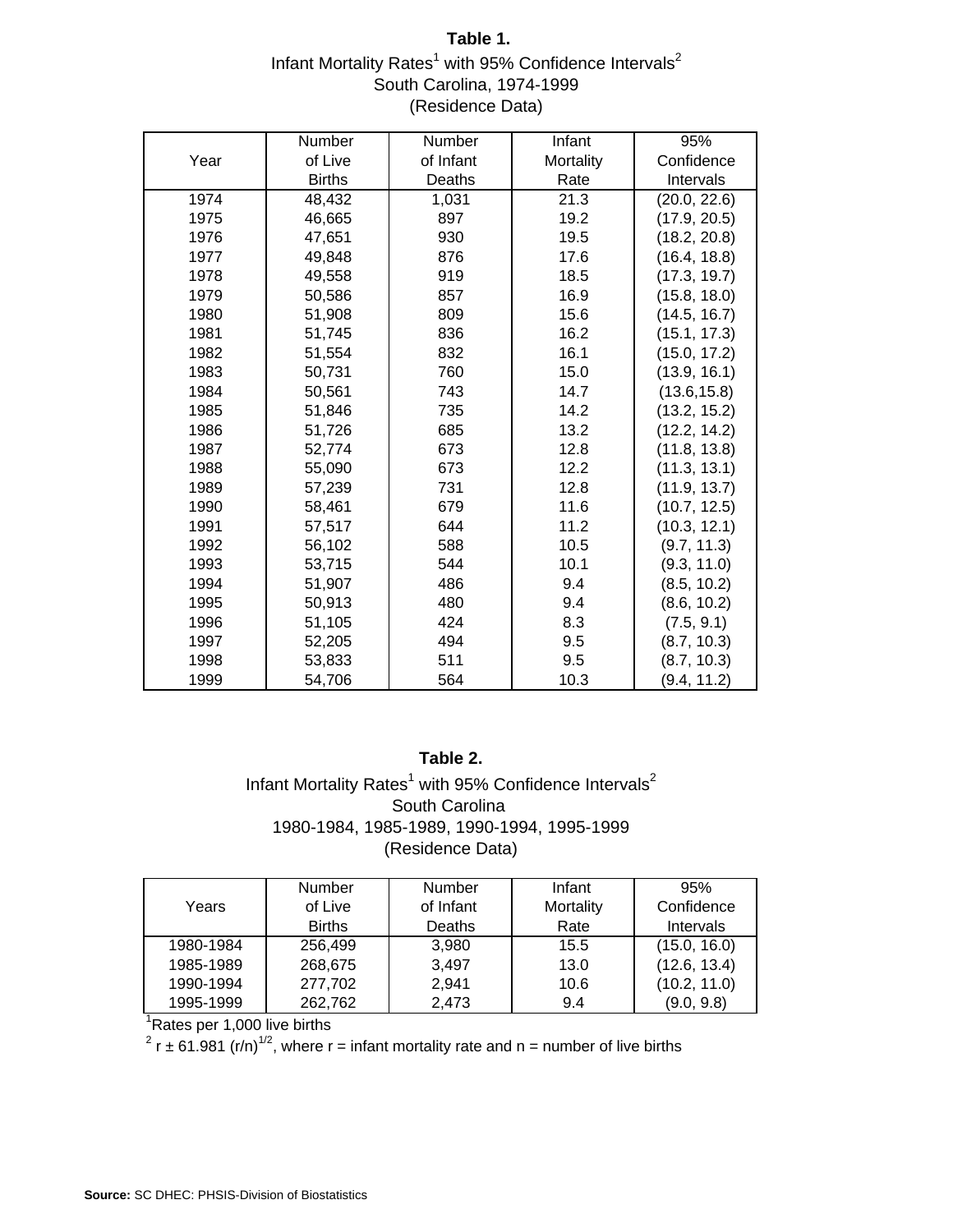#### **Table 3.**

# Infant, Neonatal and Postneonatal Mortality and Mortality Rates<sup>1</sup> by Race<sup>2</sup> South Carolina 1995, 1996, 1997, 1998 and 1999 (Residence Data)

| <b>Infant Mortality</b> |        |       |        |      |                          |      |  |  |  |
|-------------------------|--------|-------|--------|------|--------------------------|------|--|--|--|
|                         |        | Total | White  |      | <b>Black &amp; Other</b> |      |  |  |  |
| Year                    | Number | Rate  | Number | Rate | Number                   | Rate |  |  |  |
| 1995                    | 480    | 9.4   | 212    | 6.7  | 268                      | 14.1 |  |  |  |
| 1996                    | 424    | 8.3   | 179    | 5.5  | 245                      | 13.0 |  |  |  |
| 1997                    | 494    | 9.5   | 207    | 6.3  | 287                      | 15.0 |  |  |  |
| 1998                    | 511    | 9.5   | 204    | 6.0  | 307                      | 15.5 |  |  |  |
| 1999                    | 564    | 10.3  | 236    | 6.8  | 328                      | 16.4 |  |  |  |

| <b>Neonatal Mortality</b> |        |       |               |       |               |                          |  |  |  |
|---------------------------|--------|-------|---------------|-------|---------------|--------------------------|--|--|--|
|                           |        | Total |               | White |               | <b>Black &amp; Other</b> |  |  |  |
| Year                      | Number | Rate  | <b>Number</b> | Rate  | <b>Number</b> | Rate                     |  |  |  |
| 1995                      | 328    | 6.4   | 139           | 4.4   | 189           | 9.9                      |  |  |  |
| 1996                      | 286    | 5.6   | 111           | 3.4   | 175           | 9.3                      |  |  |  |
| 1997                      | 352    | 6.7   | 149           | 4.5   | 203           | 10.6                     |  |  |  |
| 1998                      | 358    | 6.7   | 132           | 3.9   | 226           | 11.4                     |  |  |  |
| 1999                      | 394    | 7.2   | 154           | 4.4   | 240           | 12.0                     |  |  |  |

| <b>Postneonatal Mortality</b> |        |       |        |       |        |                          |  |  |  |
|-------------------------------|--------|-------|--------|-------|--------|--------------------------|--|--|--|
|                               |        | Total |        | White |        | <b>Black &amp; Other</b> |  |  |  |
| Year                          | Number | Rate  | Number | Rate  | Number | Rate                     |  |  |  |
| 1995                          | 152    | 3.0   | 73     | 2.3   | 79     | 4.1                      |  |  |  |
| 1996                          | 138    | 2.7   | 68     | 2.1   | 70     | 3.7                      |  |  |  |
| 1997                          | 142    | 2.7   | 58     | 1.8   | 84     | 4.4                      |  |  |  |
| 1998                          | 153    | 2.8   | 72     | 2.1   | 81     | 4.1                      |  |  |  |
| 1999                          | 170    | 3.1   | 82     | 2.4   | 88     |                          |  |  |  |

<sup>1</sup>Rates per 1,000 live births

<sup>2</sup>Race of mother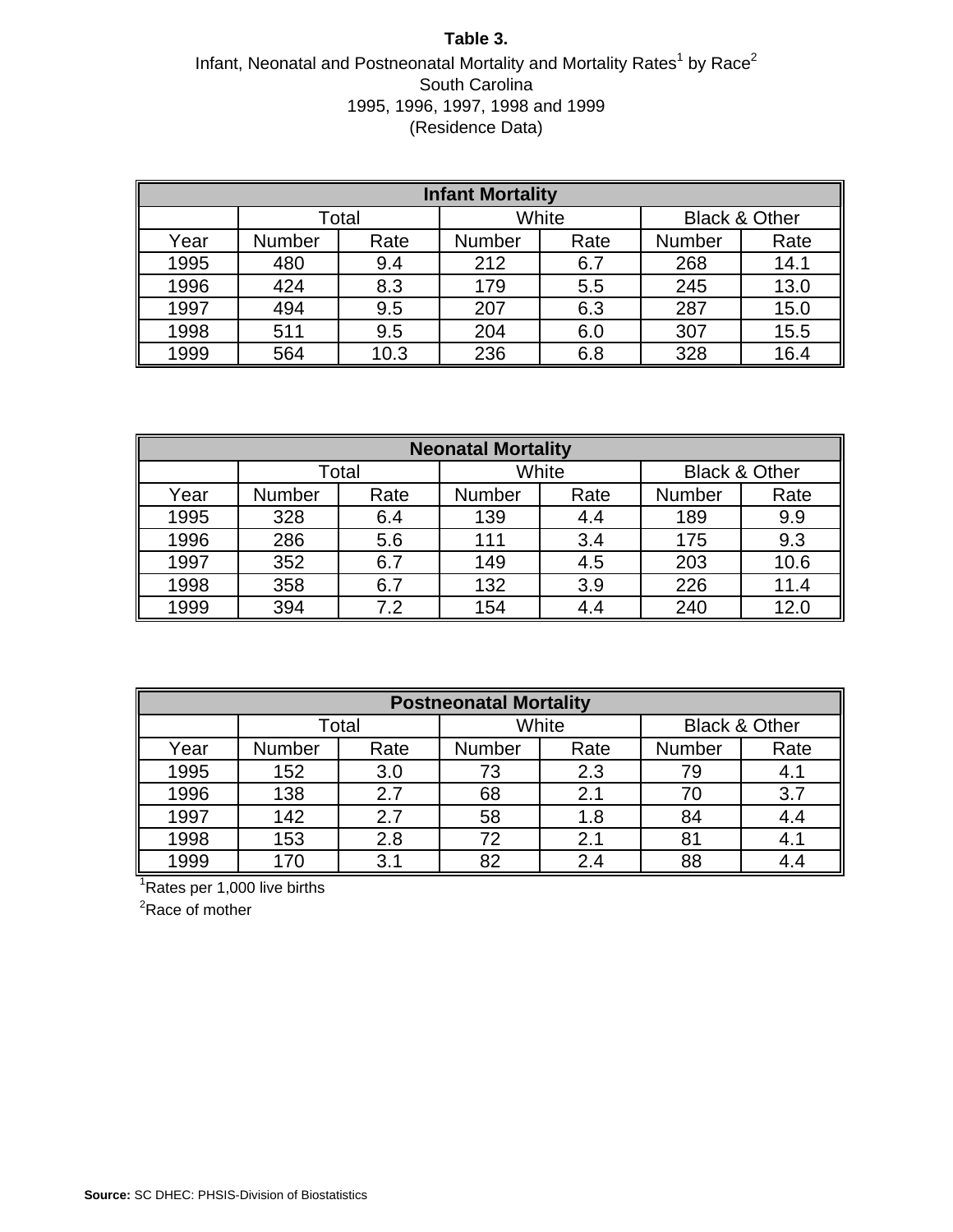## **Table 4.**

# Infant Mortality and Infant Mortality Rates $1$ South Carolina and Each County, 1999, 1997-1999, 1994-1996 (Residence Data)

| County of Residence   | 1999                 |      | 1997-1999 |      | 1994-1996 |        |
|-----------------------|----------------------|------|-----------|------|-----------|--------|
|                       | Number               | Rate | Number    | Rate | Number    | Rate   |
| <b>South Carolina</b> | 564                  | 10.3 | 1,569     | 9.8  | 1,390     | 9.0    |
| Abbeville             | 6                    | 17.7 | 6         | 5.8  | 12        | 12.3   |
| Aiken                 | 14                   | 7.6  | 42        | 7.6  | 43        | 7.7    |
| Allendale             | 3                    | 17.8 | 5         | 9.9  | 11        | 21.1   |
| Anderson              | 24                   | 10.9 | 76        | 11.8 | 45        | 7.3    |
| Bamberg               | 3                    | 13.5 | 8         | 12.4 | 3         | 4.4    |
| <b>Barnwell</b>       | 7                    | 20.3 | 10        | 9.6  | 5         | 5.3    |
| <b>Beaufort</b>       | 15                   | 8.6  | 34        | 6.8  | 32        | 6.6    |
| Berkeley              | 20                   | 9.1  | 55        | 8.9  | 58        | 9.4    |
| Calhoun               | 1                    | 6.0  | 5         | 9.8  | 6         | 11.7   |
| Charleston            | 60                   | 13.4 | 161       | 12.3 | 146       | $11.5$ |
| Cherokee              | 6                    | 8.3  | 20        | 9.3  | 24        | 12.2   |
| Chester               | 4                    | 8.8  | 18        | 12.8 | 16        | 11.9   |
| Chesterfield          | 6                    | 10.4 | 18        | 10.6 | 25        | 14.5   |
| Clarendon             | 7                    | 17.2 | 18        | 15.2 | 11        | 9.4    |
| Colleton              | $\overline{4}$       | 7.3  | 17        | 10.6 | 12        | 7.5    |
| Darlington            | 14                   | 14.7 | 36        | 12.8 | 33        | 12.4   |
| <b>Dillon</b>         | 1                    | 2.2  | 8         | 5.7  | 15        | 10.1   |
| Dorchester            | 11                   | 9.8  | 34        | 10.0 | 32        | 8.8    |
| Edgefield             | 8                    | 25.3 | 17        | 19.8 | 5         | 6.6    |
| Fairfield             | 5                    | 16.3 | 14        | 14.6 | 3         | 3.1    |
| Florence              | 25                   | 13.3 | 61        | 11.1 | 54        | 10.3   |
| Georgetown            | 6                    | 7.3  | 27        | 11.6 | 19        | 9.2    |
| Greenville            | 36                   | 6.7  | 105       | 6.8  | 112       | 7.8    |
| Greenwood             | 14                   | 15.0 | 37        | 13.2 | 34        | 12.7   |
| Hampton               | 3                    | 10.2 | 5         | 5.6  | 9         | 10.2   |
| Horry                 | 19                   | 8.1  | 56        | 8.3  | 62        | 10.5   |
| Jasper                | 1                    | 3.7  | 5         | 6.0  | 9         | 10.7   |
| Kershaw               | 4                    | 5.6  | 15        | 7.3  | 11        | 6.0    |
| Lancaster             | 9                    | 11.3 | 21        | 8.8  | 24        | 10.5   |
| Laurens               | 10                   | 11.5 | 26        | 10.1 | 29        | 12.3   |
| Lee                   | 5                    | 19.1 | 13        | 17.0 | 11        | 15.2   |
| Lexington             | 25                   | 8.4  | 69        | 7.7  | 47        | 5.6    |
| <b>McCormick</b>      | $\overline{c}$<br>8  | 25.6 | 4         | 15.7 | 5         | 17.6   |
| Marion<br>Marlboro    |                      | 16.0 | 22        | 14.9 | 16        | 10.8   |
|                       | 4                    | 9.2  | 13        | 10.1 | 16        | 12.9   |
| Newberry              | 8                    | 16.8 | 14        | 9.7  | 8         | 6.2    |
| Oconee                | 5                    | 6.3  | 17<br>52  | 7.3  | 14        | 6.3    |
| Orangeburg            | 16                   | 11.7 |           | 13.6 | 41        | 11.3   |
| Pickens               | $\overline{7}$       | 5.2  | 36        | 8.9  | 21        | 5.7    |
| Richland              | 51                   | 11.7 | 136       | 10.6 | 78        | 6.3    |
| Saluda                | $\overline{c}$<br>27 | 7.8  | 10        | 13.0 | 12        | 17.9   |
| Spartanburg           |                      | 8.3  | 73        | 7.5  | 62        | 6.4    |
| Sumter                | 19                   | 11.4 | 54        | 10.8 | 74        | 15.0   |
| Union<br>Williamsburg | 1<br>10              | 2.5  | 9<br>20   | 7.9  | 15<br>25  | 13.3   |
|                       | 27                   | 18.1 | 66        | 12.9 | 45        | 16.1   |
| York                  |                      | 12.6 |           | 10.4 |           | 7.7    |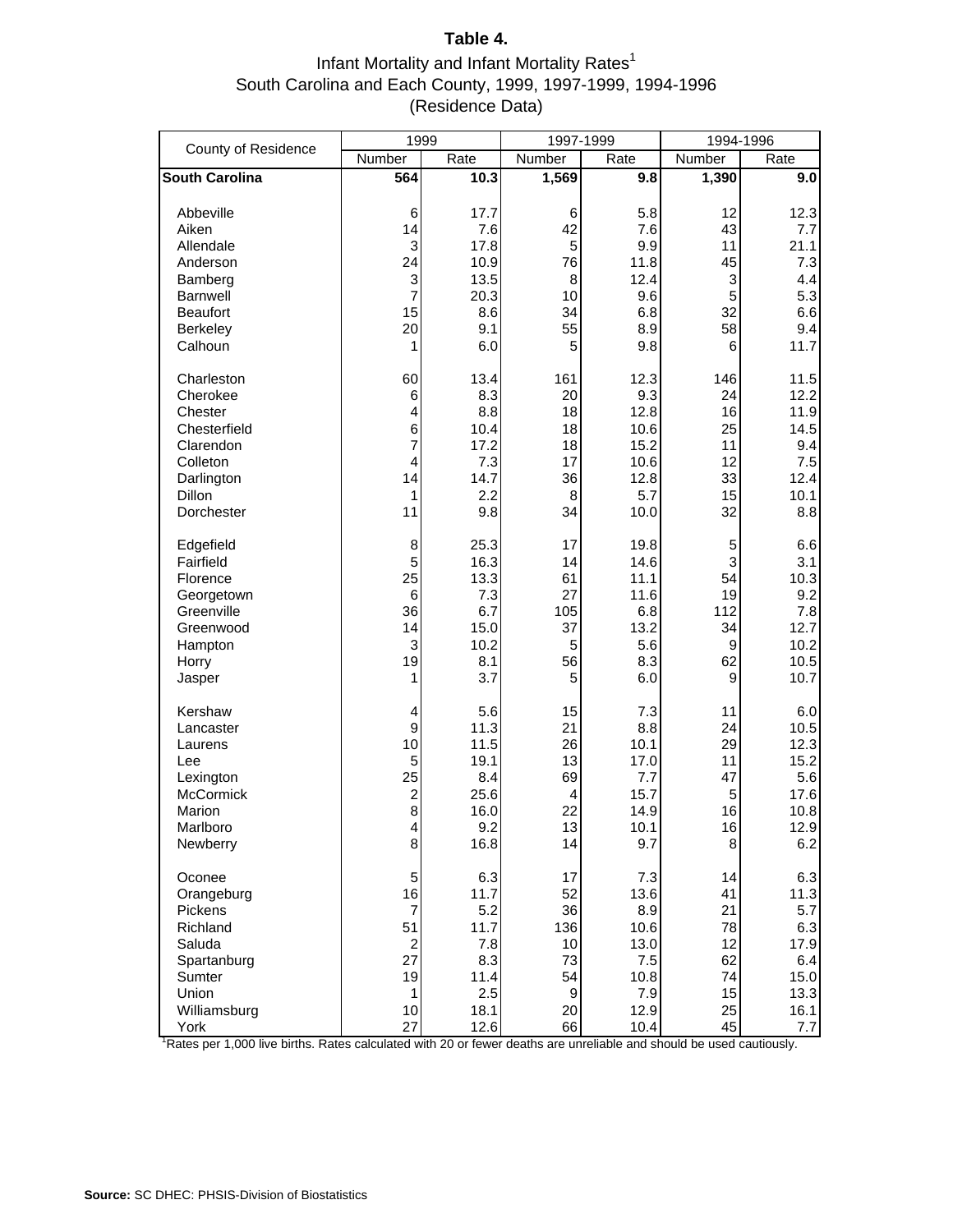# **Table 4-A.**

## White<sup>1</sup> Infant Mortality and Infant Mortality Rates<sup>2</sup> South Carolina and Each County, 1999, 1997-1999, 1994-1996 (Residence Data)

| County of Residence                                                                                                        | 1999                                                      |                                                                         | 1997-1999                                                                             |                                                                           | 1994-1996                                                                           |                                                                              |
|----------------------------------------------------------------------------------------------------------------------------|-----------------------------------------------------------|-------------------------------------------------------------------------|---------------------------------------------------------------------------------------|---------------------------------------------------------------------------|-------------------------------------------------------------------------------------|------------------------------------------------------------------------------|
|                                                                                                                            | Number                                                    | Rate                                                                    | Number                                                                                | Rate                                                                      | Number                                                                              | Rate                                                                         |
| <b>South Carolina</b>                                                                                                      | 236                                                       | 6.8                                                                     | 647                                                                                   | 6.4                                                                       | 602                                                                                 | 6.3                                                                          |
| Abbeville<br>Aiken<br>Allendale<br>Anderson<br>Bamberg<br><b>Barnwell</b><br><b>Beaufort</b><br><b>Berkeley</b><br>Calhoun | 3<br>6<br>16<br>3<br>$\overline{7}$<br>11                 | 14.0<br>4.8<br>0<br>9.2<br>0<br>18.5<br>5.8<br>7.2<br>0                 | 3<br>17<br>49<br>5<br>19<br>27<br>1                                                   | 4.4<br>4.5<br>0<br>9.8<br>0<br>10.2<br>5.5<br>6.3<br>4.7                  | 3<br>28<br>$\overline{c}$<br>33<br>$\overline{c}$<br>15<br>23<br>$\overline{2}$     | 4.9<br>7.2<br>19.8<br>6.9<br>0<br>4.3<br>4.7<br>5.3<br>9.2                   |
| Charleston<br>Cherokee<br>Chester<br>Chesterfield<br>Clarendon<br>Colleton<br>Darlington<br><b>Dillon</b><br>Dorchester    | 18<br>4<br>1<br>$\overline{\mathbf{c}}$<br>8<br>1<br>7    | 7.0<br>7.4<br>0<br>3.0<br>12.3<br>0<br>17.9<br>5.2<br>9.0               | 49<br>11<br>6<br>4<br>4<br>4<br>10<br>3<br>16                                         | 6.6<br>6.8<br>8.0<br>4.0<br>8.6<br>4.7<br>7.7<br>5.1<br>6.6               | 47<br>14<br>1<br>9<br>3<br>6<br>6<br>$\overline{c}$<br>15                           | 6.5<br>9.7<br>1.5<br>9.4<br>6.3<br>7.7<br>4.9<br>3.4<br>5.8                  |
| Edgefield<br>Fairfield<br>Florence<br>Georgetown<br>Greenville<br>Greenwood<br>Hampton<br>Horry<br>Jasper                  | 8<br>1<br>25<br>8<br>$\overline{\mathbf{c}}$<br>9<br>1    | 0<br>0<br>8.1<br>2.3<br>6.0<br>13.0<br>18.7<br>5.1<br>8.0               | 3<br>$\overline{c}$<br>18<br>10<br>59<br>22<br>$\overline{c}$<br>24<br>$\overline{c}$ | 6.6<br>6.3<br>6.2<br>8.5<br>5.0<br>12.3<br>6.3<br>4.8<br>5.4              | 1<br>17<br>8<br>77<br>10<br>3<br>31<br>$\overline{c}$                               | 2.8<br>0<br>6.3<br>8.1<br>7.1<br>6.3<br>9.5<br>7.1<br>6.0                    |
| Kershaw<br>Lancaster<br>Laurens<br>Lee<br>Lexington<br>McCormick<br>Marion<br>Marlboro<br>Newberry                         | $\overline{\mathbf{c}}$<br>5<br>3<br>20<br>1              | 4.0<br>9.4<br>4.8<br>0<br>8.4<br>0<br>0<br>5.6                          | 6<br>12<br>12<br>3<br>48<br>1<br>3                                                    | 4.2<br>7.3<br>6.7<br>16.5<br>6.6<br>0<br>1.9<br>5.7                       | 7<br>10<br>17<br>3<br>31<br>$\overline{\mathbf{c}}$<br>$\overline{\mathbf{4}}$<br>6 | 5.7<br>6.6<br>10.8<br>16.7<br>4.5<br>25.0<br>8.1<br>11.8                     |
| Oconee<br>Orangeburg<br>Pickens<br>Richland<br>Saluda<br>Spartanburg<br>Sumter<br>Union<br>Williamsburg<br>York            | 3<br>4<br>6<br>12<br>16<br>6<br>1<br>$\overline{c}$<br>14 | 10.4<br>5.8<br>0<br>4.9<br>6.4<br>0<br>6.6<br>7.4<br>4.0<br>14.7<br>8.9 | 5<br>13<br>$\, 8$<br>33<br>24<br>5<br>45<br>16<br>4<br>$\overline{c}$<br>37           | 5.9<br>6.3<br>6.3<br>9.0<br>4.3<br>9.7<br>6.2<br>6.6<br>5.6<br>5.1<br>7.8 | 7<br>12<br>9<br>20<br>18<br>6<br>41<br>16<br>7<br>$\overline{c}$<br>24              | 10.2<br>6.3<br>7.4<br>6.0<br>3.2<br>15.7<br>5.8<br>6.5<br>10.4<br>4.8<br>5.5 |

<sup>1</sup>Race of mother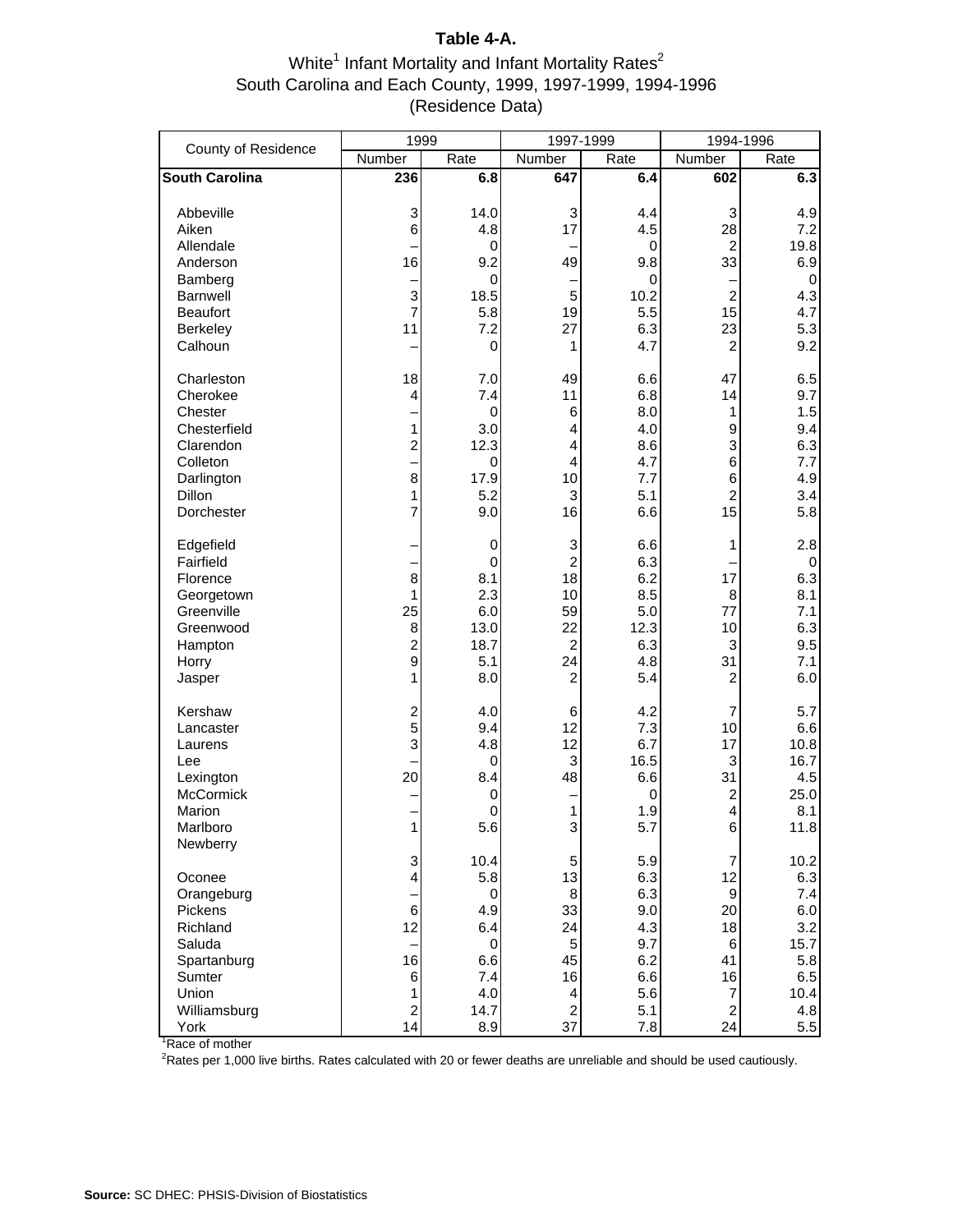# **Table 4-B.**

#### Black and Other<sup>1</sup> Infant Mortality and Infant Mortality Rates<sup>2</sup> South Carolina and Each County, 1999, 1997-1999, 1994-1996 (Residence Data)

| County of Residence                                                                                                     | 1999                                                                                                            |                                                                         | 1997-1999                                             |                                                                             | 1994-1996                                                         |                                                                          |
|-------------------------------------------------------------------------------------------------------------------------|-----------------------------------------------------------------------------------------------------------------|-------------------------------------------------------------------------|-------------------------------------------------------|-----------------------------------------------------------------------------|-------------------------------------------------------------------|--------------------------------------------------------------------------|
|                                                                                                                         | Number                                                                                                          | Rate                                                                    | Number                                                | Rate                                                                        | Number                                                            | Rate                                                                     |
| <b>South Carolina</b>                                                                                                   | 328                                                                                                             | 16.4                                                                    | 922                                                   | 15.6                                                                        | 788                                                               | 13.6                                                                     |
| Abbeville<br>Aiken<br>Allendale<br>Anderson<br>Bamberg<br><b>Barnwell</b><br><b>Beaufort</b><br>Berkeley<br>Calhoun     | 3<br>8<br>3<br>8<br>3<br>4<br>8<br>9<br>1                                                                       | 24.2<br>14.1<br>21.4<br>17.8<br>20.0<br>22.0<br>15.0<br>13.7<br>10.9    | 3<br>25<br>5<br>27<br>8<br>5<br>15<br>28<br>4         | 8.6<br>14.5<br>12.0<br>18.9<br>18.7<br>9.1<br>9.5<br>15.1<br>13.5           | 9<br>15<br>9<br>12<br>3<br>3<br>17<br>35<br>4                     | 25.1<br>8.6<br>21.4<br>8.8<br>6.4<br>6.3<br>10.3<br>19.5<br>13.5         |
| Charleston<br>Cherokee<br>Chester<br>Chesterfield<br>Clarendon<br>Colleton<br>Darlington<br><b>Dillon</b><br>Dorchester | 42<br>$\overline{\mathbf{c}}$<br>4<br>5<br>5<br>4<br>6<br>$\overline{\mathbf{4}}$                               | 21.8<br>11.0<br>18.0<br>20.0<br>20.3<br>15.5<br>12.0<br>0<br>11.8       | 112<br>9<br>12<br>14<br>14<br>13<br>26<br>5<br>18     | 19.9<br>16.7<br>18.4<br>20.2<br>19.3<br>17.2<br>17.2<br>6.0<br>18.5         | 99<br>10<br>15<br>16<br>8<br>6<br>27<br>13<br>17                  | 18.1<br>18.8<br>22.0<br>20.9<br>11.6<br>7.3<br>19.0<br>14.5<br>16.1      |
| Edgefield<br>Fairfield<br>Florence<br>Georgetown<br>Greenville<br>Greenwood<br>Hampton<br>Horry<br>Jasper               | 8<br>5<br>17<br>5<br>11<br>6<br>1<br>10                                                                         | 50.6<br>24.5<br>19.0<br>13.3<br>9.0<br>18.9<br>5.3<br>17.5<br>0         | 14<br>12<br>43<br>17<br>46<br>15<br>3<br>32<br>3      | 34.5<br>18.8<br>16.8<br>14.7<br>12.9<br>14.6<br>5.2<br>19.0<br>6.5          | 4<br>3<br>37<br>11<br>35<br>24<br>6<br>31<br>7                    | 10.2<br>4.6<br>14.8<br>10.2<br>10.1<br>22.0<br>10.7<br>19.7<br>13.8      |
| Kershaw<br>Lancaster<br>Laurens<br>Lee<br>Lexington<br><b>McCormick</b><br>Marion<br>Marlboro<br>Newberry               | $\overline{\mathbf{c}}$<br>$\overline{\mathbf{4}}$<br>$\overline{7}$<br>5<br>5<br>$\overline{c}$<br>8<br>3<br>5 | 9.4<br>15.0<br>28.5<br>24.8<br>8.7<br>36.4<br>24.4<br>11.7<br>26.6      | 9<br>9<br>14<br>10<br>21<br>4<br>21<br>10<br>9        | 13.9<br>12.3<br>17.8<br>17.1<br>12.3<br>24.0<br>21.9<br>13.1<br>15.2        | 4<br>14<br>12<br>8<br>16<br>3<br>12<br>$10$<br>1                  | 6.7<br>18.1<br>15.5<br>14.7<br>10.4<br>14.7<br>12.1<br>13.7<br>1.6       |
| Oconee<br>Orangeburg<br>Pickens<br>Richland<br>Saluda<br>Spartanburg<br>Sumter<br>Union<br>Williamsburg<br>York         | 1<br>16<br>1<br>39<br>$\overline{c}$<br>11<br>13<br>8<br>13                                                     | 9.8<br>17.3<br>8.8<br>15.7<br>24.1<br>13.4<br>15.2<br>0<br>19.2<br>23.0 | 4<br>44<br>3<br>112<br>5<br>28<br>38<br>5<br>18<br>29 | 14.2<br>17.2<br>8.6<br>15.5<br>19.6<br>11.0<br>14.6<br>11.4<br>15.6<br>18.2 | $\overline{c}$<br>32<br>1<br>60<br>6<br>21<br>58<br>8<br>23<br>21 | 6.7<br>13.2<br>2.9<br>8.8<br>20.9<br>7.8<br>23.6<br>17.9<br>20.2<br>14.2 |

Race of mother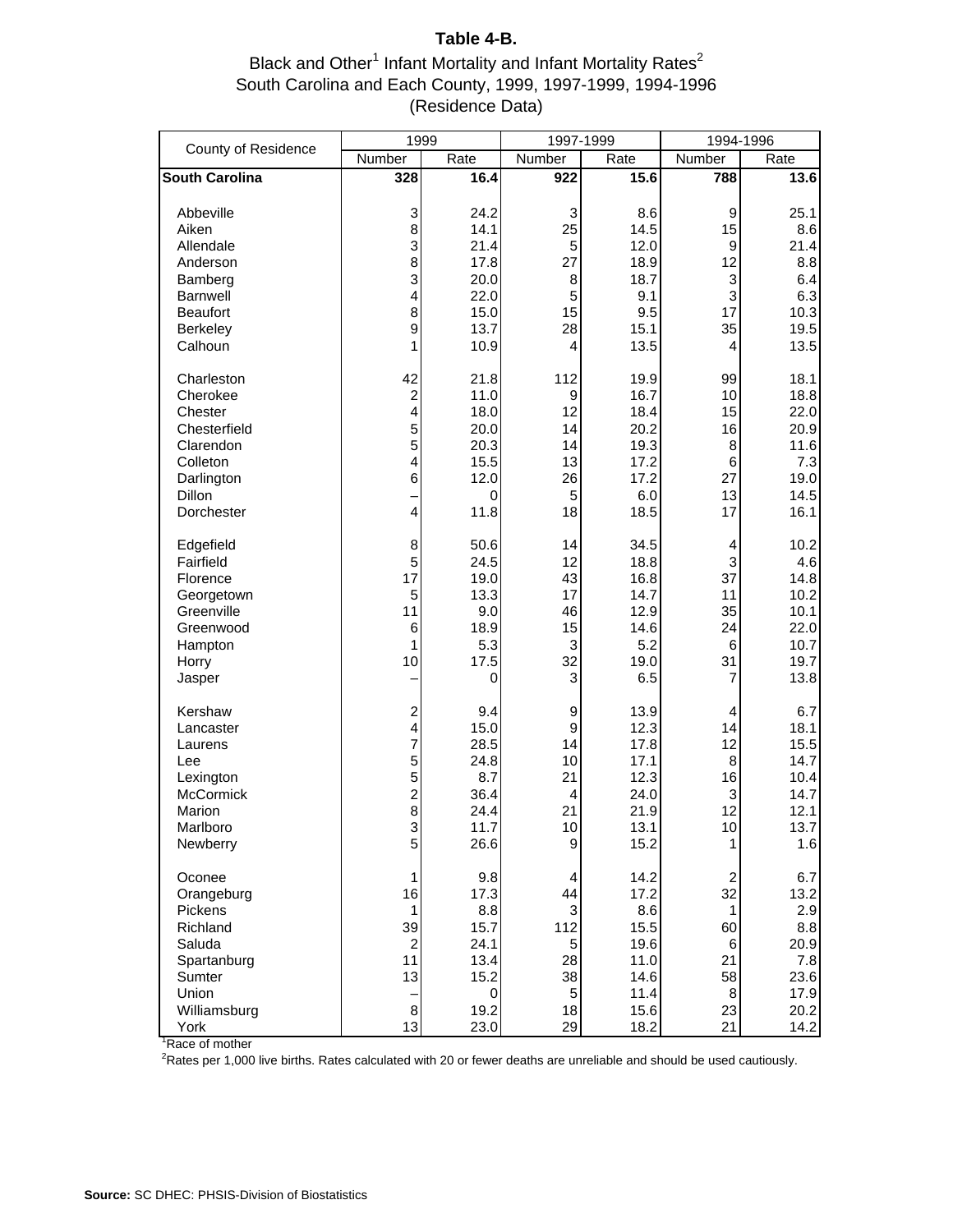#### **Table 5.**

# Infant, Neonatal and Postneonatal Mortality Rates<sup>1</sup> by Race<sup>2</sup> and Percent Changes from 1998 to 1999 South Carolina (Residence Data)

| <b>Infant Mortality</b>  |       |       |                          |  |  |  |  |  |
|--------------------------|-------|-------|--------------------------|--|--|--|--|--|
| Year                     | Total | White | <b>Black &amp; Other</b> |  |  |  |  |  |
| 1998                     | 9.5   | 6.0   | 15.5                     |  |  |  |  |  |
| 1999                     | 10.3  | 6.8   | 16.4                     |  |  |  |  |  |
| <b>Percent</b><br>Change | 8.4%  | 13.3% | 5.8%                     |  |  |  |  |  |

| <b>Neonatal Mortality</b> |       |       |                          |  |  |  |  |  |
|---------------------------|-------|-------|--------------------------|--|--|--|--|--|
| Year                      | Total | White | <b>Black &amp; Other</b> |  |  |  |  |  |
| 1998                      | 6.7   | 3.9   | 11.4                     |  |  |  |  |  |
| 1999                      | 7.2   | 4.4   | 12.0                     |  |  |  |  |  |
| <b>Percent</b><br>Change  | 7.5%  | 12.8% | 5.3%                     |  |  |  |  |  |

| <b>Postneonatal Mortality</b> |       |       |                          |  |  |  |  |  |
|-------------------------------|-------|-------|--------------------------|--|--|--|--|--|
| Year                          | Total | White | <b>Black &amp; Other</b> |  |  |  |  |  |
| 1998                          | 2.8   | 2.1   | 4.1                      |  |  |  |  |  |
| 1999                          | 3.1   | 2.4   | 4.4                      |  |  |  |  |  |
| <b>Percent</b><br>Change      | 10.7% | 14.3% | 7.3%                     |  |  |  |  |  |

<sup>1</sup>Rates per 1,000 live births

<sup>2</sup>Race of mother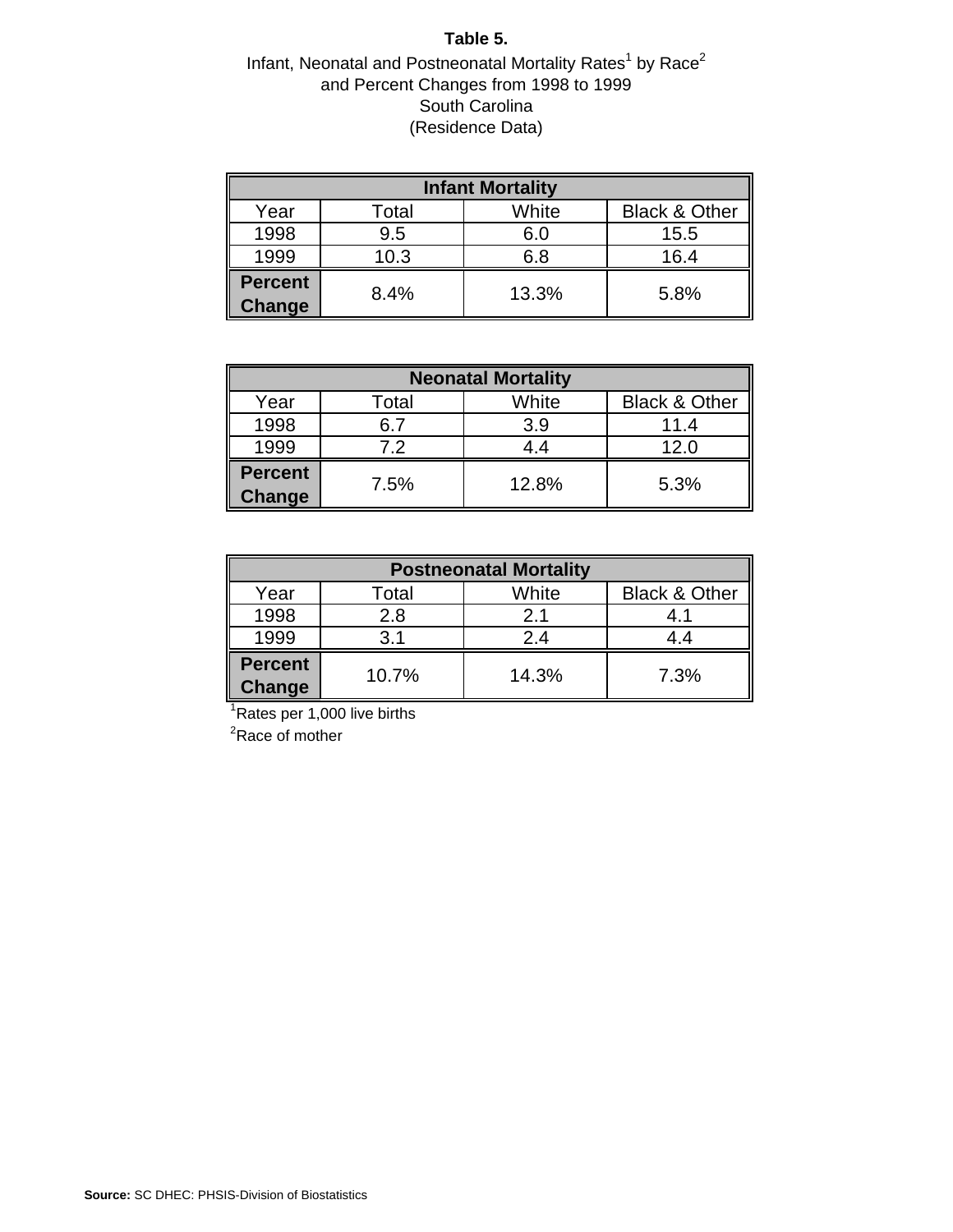# **Table 6.**

# Neonatal Mortality and Neonatal Mortality Rates $1$ South Carolina and Each County, 1999, 1997-1999, 1994-1996 (Residence Data)

|                                                                                                                         | 1999                                                                                      |                                                                       | 1997-1999                                                             |                                                                      | 1994-1996                                              |                                                                        |
|-------------------------------------------------------------------------------------------------------------------------|-------------------------------------------------------------------------------------------|-----------------------------------------------------------------------|-----------------------------------------------------------------------|----------------------------------------------------------------------|--------------------------------------------------------|------------------------------------------------------------------------|
| County of Residence                                                                                                     | Number                                                                                    | Rate                                                                  | <b>Number</b>                                                         | Rate                                                                 | Number                                                 | Rate                                                                   |
| <b>South Carolina</b>                                                                                                   | 394                                                                                       | 7.2                                                                   | 1,104                                                                 | 6.9                                                                  | 950                                                    | 6.2                                                                    |
| Abbeville<br>Aiken<br>Allendale<br>Anderson<br>Bamberg<br><b>Barnwell</b><br><b>Beaufort</b><br>Berkeley<br>Calhoun     | 4<br>6<br>$\overline{c}$<br>17<br>$\overline{c}$<br>8<br>15<br>1                          | 11.8<br>3.3<br>11.8<br>7.7<br>0<br>5.8<br>4.6<br>6.8<br>6.0           | 4<br>19<br>3<br>53<br>3<br>$\overline{4}$<br>24<br>43<br>4            | 3.9<br>3.5<br>5.9<br>8.2<br>4.6<br>3.9<br>4.8<br>7.0<br>7.9          | 10<br>26<br>9<br>32<br>1<br>3<br>21<br>32<br>4         | 10.3<br>4.6<br>17.3<br>5.2<br>1.5<br>3.2<br>4.3<br>5.2<br>7.8          |
| Charleston<br>Cherokee<br>Chester<br>Chesterfield<br>Clarendon<br>Colleton<br>Darlington<br><b>Dillon</b><br>Dorchester | 40<br>5<br>$\overline{\mathbf{c}}$<br>6<br>6<br>3<br>10<br>6                              | 8.9<br>6.9<br>4.4<br>10.4<br>14.7<br>5.5<br>10.5<br>0<br>5.4          | 121<br>12<br>11<br>13<br>15<br>13<br>26<br>5<br>24                    | 9.3<br>5.6<br>7.8<br>7.7<br>12.6<br>8.1<br>9.2<br>3.5<br>7.0         | 112<br>17<br>8<br>15<br>9<br>5<br>18<br>9<br>22        | 8.8<br>8.6<br>5.9<br>8.7<br>7.7<br>3.1<br>6.8<br>6.1<br>6.1            |
| Edgefield<br>Fairfield<br>Florence<br>Georgetown<br>Greenville<br>Greenwood<br>Hampton<br>Horry<br>Jasper               | 8<br>5<br>17<br>4<br>29<br>13<br>1<br>13<br>1                                             | 25.3<br>16.3<br>9.0<br>4.9<br>5.4<br>13.9<br>3.4<br>5.5<br>3.7        | 15<br>12<br>44<br>17<br>74<br>30<br>3<br>35<br>3                      | 17.4<br>12.5<br>8.0<br>7.3<br>4.8<br>10.7<br>3.4<br>5.2<br>3.6       | 5<br>1<br>31<br>16<br>72<br>30<br>6<br>43<br>6         | 6.6<br>1.0<br>5.9<br>7.7<br>5.0<br>11.2<br>6.8<br>7.3<br>7.2           |
| Kershaw<br>Lancaster<br>Laurens<br>Lee<br>Lexington<br>McCormick<br>Marion<br>Marlboro<br>Newberry                      | $\frac{2}{7}$<br>8<br>4<br>16<br>$\frac{2}{7}$<br>3<br>3                                  | 2.8<br>8.8<br>9.2<br>15.3<br>5.4<br>25.6<br>14.0<br>6.9<br>6.3        | 11<br>17<br>19<br>9<br>51<br>3<br>16<br>9<br>9                        | 5.3<br>7.2<br>7.4<br>11.7<br>5.7<br>11.8<br>10.8<br>$7.0$<br>6.2     | 9<br>17<br>21<br>9<br>32<br>4<br>11<br>14<br>5         | 4.9<br>7.4<br>8.9<br>12.4<br>3.8<br>14.1<br>7.4<br>11.3<br>3.9         |
| Oconee<br>Orangeburg<br>Pickens<br>Richland<br>Saluda<br>Spartanburg<br>Sumter<br>Union<br>Williamsburg<br>York         | 5<br>14<br>$\ensuremath{\mathsf{3}}$<br>33<br>1<br>17<br>$\boldsymbol{9}$<br>1<br>9<br>25 | 6.3<br>10.2<br>2.2<br>7.6<br>3.9<br>5.2<br>5.4<br>2.5<br>16.3<br>11.7 | 15<br>39<br>23<br>93<br>$\boldsymbol{9}$<br>43<br>36<br>6<br>14<br>51 | 6.4<br>10.2<br>5.7<br>7.3<br>11.7<br>4.4<br>7.2<br>5.2<br>9.1<br>8.0 | 9<br>24<br>14<br>56<br>9<br>33<br>59<br>12<br>17<br>32 | 4.1<br>6.6<br>3.8<br>4.5<br>13.5<br>3.4<br>12.0<br>10.7<br>11.0<br>5.5 |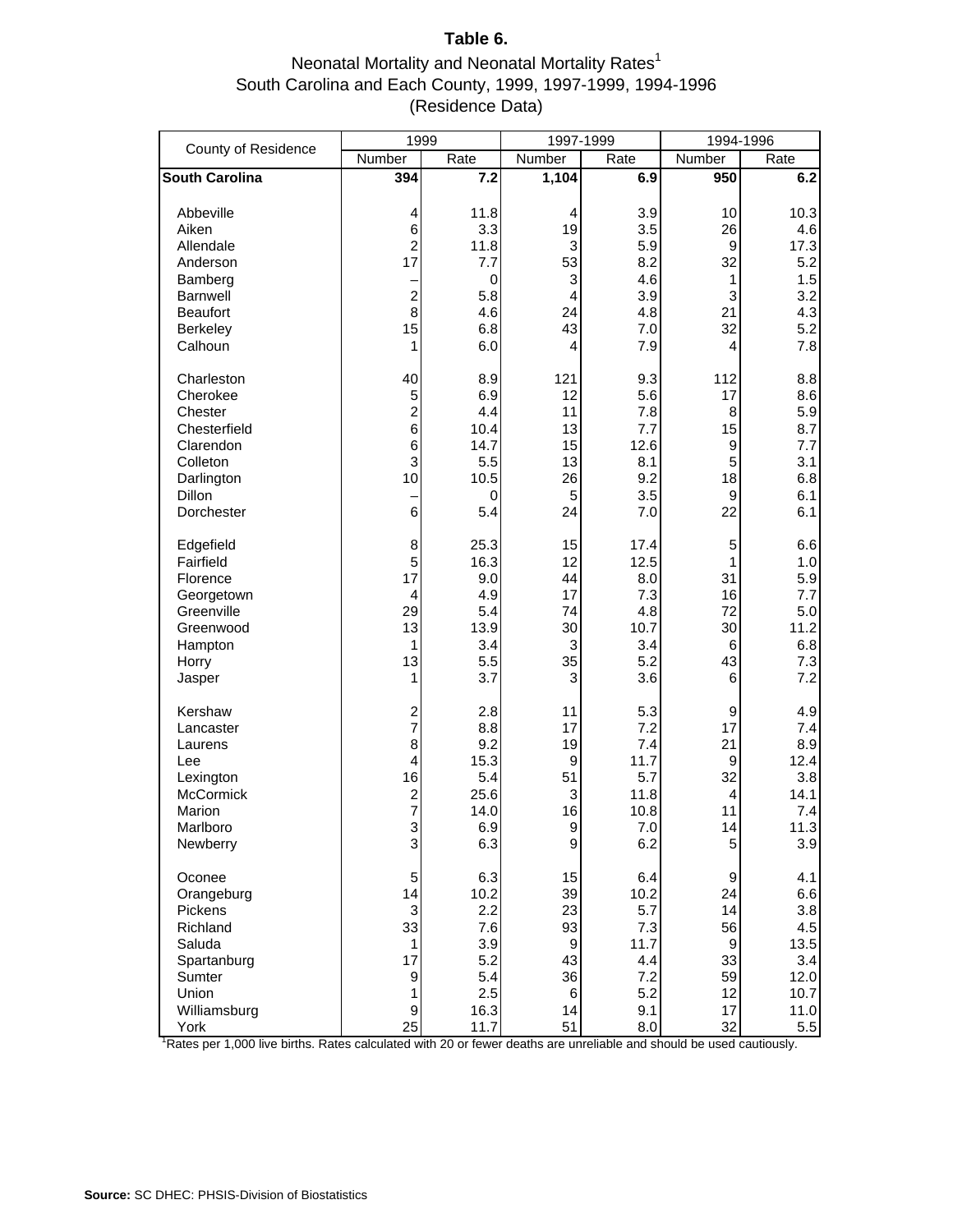# **Table 6-A.**

## White<sup>1</sup> Neonatal Mortality and Neonatal Mortality Rates<sup>2</sup> South Carolina and Each County, 1999, 1997-1999, 1994-1996 (Residence Data)

| County of Residence                                                                                              | 1999                                                                      |                                                                         | 1997-1999                                                                                                 |                                                                    | 1994-1996                                                                      |                                                                   |
|------------------------------------------------------------------------------------------------------------------|---------------------------------------------------------------------------|-------------------------------------------------------------------------|-----------------------------------------------------------------------------------------------------------|--------------------------------------------------------------------|--------------------------------------------------------------------------------|-------------------------------------------------------------------|
|                                                                                                                  | Number                                                                    | Rate                                                                    | Number                                                                                                    | Rate                                                               | Number                                                                         | Rate                                                              |
| <b>South Carolina</b>                                                                                            | 154                                                                       | 4.4                                                                     | 435                                                                                                       | 4.3                                                                | 391                                                                            | 4.1                                                               |
| Abbeville<br>Aiken<br>Allendale<br>Anderson<br>Bamberg<br>Barnwell<br><b>Beaufort</b><br>Berkeley<br>Calhoun     | $\overline{\mathbf{c}}$<br>$\overline{a}$<br>12<br>5<br>8                 | 9.3<br>1.6<br>0<br>6.9<br>$\mathbf 0$<br>$\mathbf 0$<br>4.1<br>5.2<br>0 | $\overline{\mathbf{c}}$<br>7<br>36<br>$\overline{c}$<br>14<br>20                                          | 2.9<br>1.9<br>0<br>7.2<br>0<br>4.1<br>4.1<br>4.6<br>0              | $\overline{c}$<br>17<br>1<br>25<br>1<br>$\boldsymbol{9}$<br>11<br>1            | 3.3<br>4.4<br>9.9<br>5.2<br>0<br>2.1<br>2.8<br>2.5<br>4.6         |
| Charleston<br>Cherokee<br>Chester<br>Chesterfield<br>Clarendon<br>Colleton<br>Darlington<br>Dillon<br>Dorchester | 10<br>3<br>$\mathbf{1}$<br>$\overline{\mathbf{c}}$<br>6<br>$\overline{2}$ | 3.9<br>5.5<br>0<br>3.0<br>12.3<br>0<br>13.4<br>0<br>2.6                 | 32<br>8<br>4<br>$\overline{c}$<br>$\overline{c}$<br>$\overline{\mathbf{c}}$<br>7<br>1<br>9                | 4.3<br>5.0<br>5.3<br>2.0<br>4.3<br>2.4<br>5.4<br>1.7<br>3.7        | 31<br>9<br>1<br>4<br>3<br>3<br>3<br>1<br>11                                    | 4.3<br>6.3<br>1.5<br>4.2<br>6.3<br>3.9<br>2.4<br>1.7<br>4.3       |
| Edgefield<br>Fairfield<br>Florence<br>Georgetown<br>Greenville<br>Greenwood<br>Hampton<br>Horry<br>Jasper        | 5<br>1<br>19<br>$\overline{7}$<br>6<br>1                                  | 0<br>0<br>5.1<br>2.3<br>4.6<br>11.4<br>0<br>3.4<br>8.0                  | $\overline{\mathbf{c}}$<br>$\overline{c}$<br>12<br>4<br>39<br>16<br>17<br>2                               | 4.4<br>6.3<br>4.1<br>3.4<br>3.3<br>9.0<br>0<br>3.4<br>5.4          | 1<br>9<br>6<br>46<br>$\overline{7}$<br>$\overline{c}$<br>22<br>1               | 2.8<br>0<br>3.3<br>6.1<br>4.2<br>4.4<br>6.3<br>5.1<br>3.0         |
| Kershaw<br>Lancaster<br>Laurens<br>Lee<br>Lexington<br>McCormick<br>Marion<br>Marlboro<br>Newberry               | 5<br>1<br>12<br>$\overline{\mathbf{c}}$                                   | $\mathbf 0$<br>9.4<br>1.6<br>0<br>5.0<br>0<br>0<br>0<br>6.9             | 3<br>11<br>6<br>3<br>34<br>1<br>$\overline{\mathbf{c}}$<br>4                                              | 2.1<br>6.7<br>3.4<br>16.5<br>4.7<br>0<br>1.9<br>3.8<br>4.7         | 7<br>7<br>13<br>3<br>19<br>$\overline{\mathbf{c}}$<br>$\overline{c}$<br>6<br>4 | 5.7<br>4.6<br>8.2<br>16.7<br>2.8<br>25.0<br>4.0<br>11.8<br>5.9    |
| Oconee<br>Orangeburg<br>Pickens<br>Richland<br>Saluda<br>Spartanburg<br>Sumter<br>Union<br>Williamsburg<br>York  | 4<br>3<br>8<br>10<br>$\overline{\mathbf{c}}$<br>1<br>$\overline{a}$<br>12 | 5.8<br>0<br>2.4<br>4.3<br>$\pmb{0}$<br>4.1<br>2.5<br>4.0<br>14.7<br>7.6 | 12<br>$\sqrt{5}$<br>22<br>17<br>5<br>27<br>11<br>$\overline{\mathbf{c}}$<br>$\overline{\mathbf{c}}$<br>26 | 5.8<br>3.9<br>6.0<br>3.1<br>9.7<br>3.7<br>4.6<br>2.8<br>5.1<br>5.5 | 8<br>5<br>14<br>14<br>5<br>22<br>10<br>5<br>18                                 | 4.2<br>4.1<br>4.2<br>2.5<br>13.1<br>3.1<br>4.1<br>7.4<br>0<br>4.1 |

<sup>1</sup>Race of mother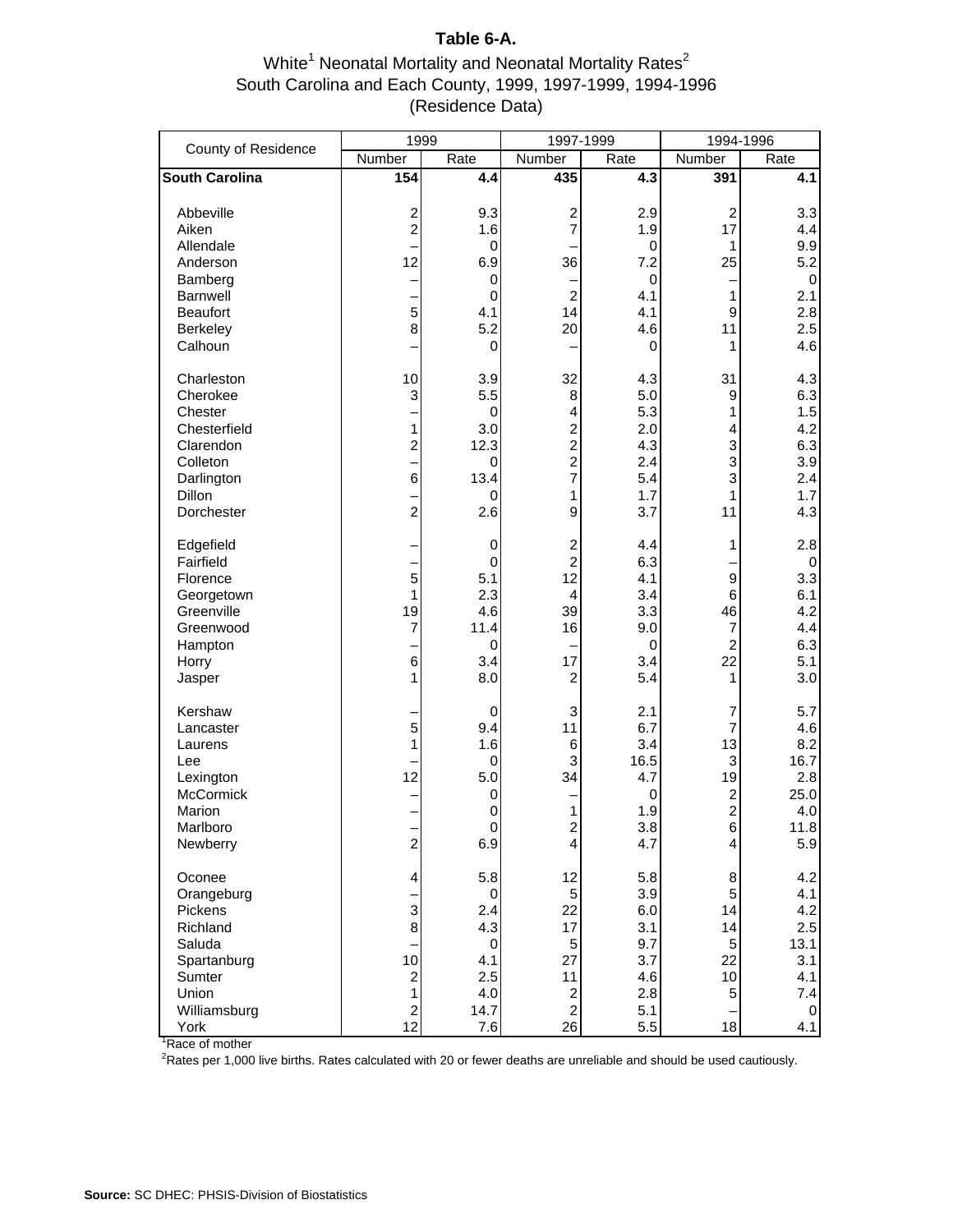#### **Table 6-B.**

Black and Other<sup>1</sup> Neonatal Mortality and Neonatal Mortality Rates<sup>2</sup> South Carolina and Each County, 1999, 1997-1999, 1994-1996 (Residence Data)

| County of Residence                                                                                                     | 1999                                                                                                            |                                                                  | 1997-1999                                                    |                                                                    | 1994-1996                                                                      |                                                                   |
|-------------------------------------------------------------------------------------------------------------------------|-----------------------------------------------------------------------------------------------------------------|------------------------------------------------------------------|--------------------------------------------------------------|--------------------------------------------------------------------|--------------------------------------------------------------------------------|-------------------------------------------------------------------|
|                                                                                                                         | Number                                                                                                          | Rate                                                             | Number                                                       | Rate                                                               | Number                                                                         | Rate                                                              |
| <b>South Carolina</b>                                                                                                   | 240                                                                                                             | 12.0                                                             | 669                                                          | 11.3                                                               | 559                                                                            | 9.7                                                               |
| Abbeville<br>Aiken<br>Allendale                                                                                         | $\overline{\mathbf{c}}$<br>4<br>$\overline{c}$                                                                  | 16.1<br>7.1<br>14.3                                              | 2<br>12<br>3                                                 | 5.7<br>6.9<br>7.2                                                  | 8<br>9<br>8                                                                    | 22.3<br>5.2<br>19.0                                               |
| Anderson<br>Bamberg<br><b>Barnwell</b>                                                                                  | 5<br>$\overline{c}$                                                                                             | 11.1<br>0<br>11.0                                                | 17<br>3<br>$\overline{c}$                                    | 11.9<br>7.0<br>3.6                                                 | $\overline{7}$<br>1<br>$\overline{c}$                                          | 5.1<br>2.1<br>4.2                                                 |
| <b>Beaufort</b><br><b>Berkeley</b><br>Calhoun                                                                           | 3<br>7<br>1                                                                                                     | 5.6<br>10.7<br>10.9                                              | 10<br>23<br>4                                                | 6.3<br>12.4<br>13.5                                                | 12<br>21<br>3                                                                  | 7.3<br>11.7<br>10.1                                               |
| Charleston<br>Cherokee<br>Chester<br>Chesterfield<br>Clarendon<br>Colleton<br>Darlington<br><b>Dillon</b><br>Dorchester | 30<br>$\frac{2}{2}$<br>5<br>4<br>3<br>4<br>$\overline{\mathbf{4}}$                                              | 15.6<br>11.0<br>9.0<br>20.0<br>16.3<br>11.6<br>8.0<br>0<br>11.8  | 89<br>4<br>$\overline{7}$<br>11<br>13<br>11<br>19<br>4<br>15 | 15.8<br>7.4<br>10.7<br>15.9<br>18.0<br>14.5<br>12.6<br>4.8<br>15.4 | 81<br>8<br>$\overline{7}$<br>11<br>6<br>$\overline{c}$<br>15<br>8<br>11        | 14.8<br>15.0<br>10.2<br>14.4<br>8.7<br>2.4<br>10.5<br>8.9<br>10.4 |
| Edgefield<br>Fairfield<br>Florence<br>Georgetown<br>Greenville<br>Greenwood<br>Hampton<br>Horry<br>Jasper               | 8<br>5<br>12<br>3<br>10<br>6<br>1<br>7                                                                          | 50.6<br>24.5<br>13.4<br>8.0<br>8.2<br>18.9<br>5.3<br>12.3<br>0   | 13<br>10<br>32<br>13<br>35<br>14<br>3<br>18<br>1             | 32.0<br>15.7<br>12.5<br>11.3<br>9.8<br>13.6<br>5.2<br>10.7<br>2.2  | 4<br>1<br>22<br>10<br>26<br>23<br>4<br>21<br>5                                 | 10.2<br>1.5<br>8.8<br>9.3<br>7.5<br>21.1<br>7.1<br>13.4<br>9.9    |
| Kershaw<br>Lancaster<br>Laurens<br>Lee<br>Lexington<br>McCormick<br>Marion<br>Marlboro<br>Newberry                      | $\overline{\mathbf{c}}$<br>$\overline{a}$<br>7<br>4<br>4<br>$\overline{\mathbf{c}}$<br>$\overline{7}$<br>3<br>1 | 9.4<br>7.5<br>28.5<br>19.8<br>6.9<br>36.4<br>21.3<br>11.7<br>5.3 | 8<br>6<br>13<br>6<br>17<br>3<br>15<br>7<br>5                 | 12.4<br>8.2<br>16.5<br>10.3<br>10.0<br>18.0<br>15.6<br>9.2<br>8.5  | $\overline{\mathbf{c}}$<br>10<br>8<br>6<br>13<br>$\overline{c}$<br>9<br>8<br>1 | 3.4<br>13.0<br>10.3<br>11.0<br>8.5<br>9.8<br>9.1<br>10.9<br>1.6   |
| Oconee<br>Orangeburg<br>Pickens<br>Richland<br>Saluda<br>Spartanburg<br>Sumter<br>Union                                 | 1<br>14<br>25<br>1<br>$\overline{7}$<br>7                                                                       | 9.8<br>15.1<br>0<br>10.0<br>12.0<br>8.5<br>8.2<br>0              | 3<br>34<br>1<br>76<br>4<br>16<br>25<br>4                     | 10.6<br>13.3<br>2.9<br>10.5<br>15.7<br>6.3<br>9.6<br>9.2           | 1<br>19<br>42<br>4<br>11<br>49<br>$\overline{7}$                               | 3.3<br>7.8<br>0<br>6.2<br>13.9<br>4.1<br>20.0<br>15.6             |
| Williamsburg<br>York                                                                                                    | $\frac{1}{7}$<br>13                                                                                             | 16.8<br>23.0                                                     | 12<br>25                                                     | 10.4<br>15.7                                                       | 17<br>14                                                                       | 15.0<br>9.5                                                       |

<sup>1</sup>Race of mother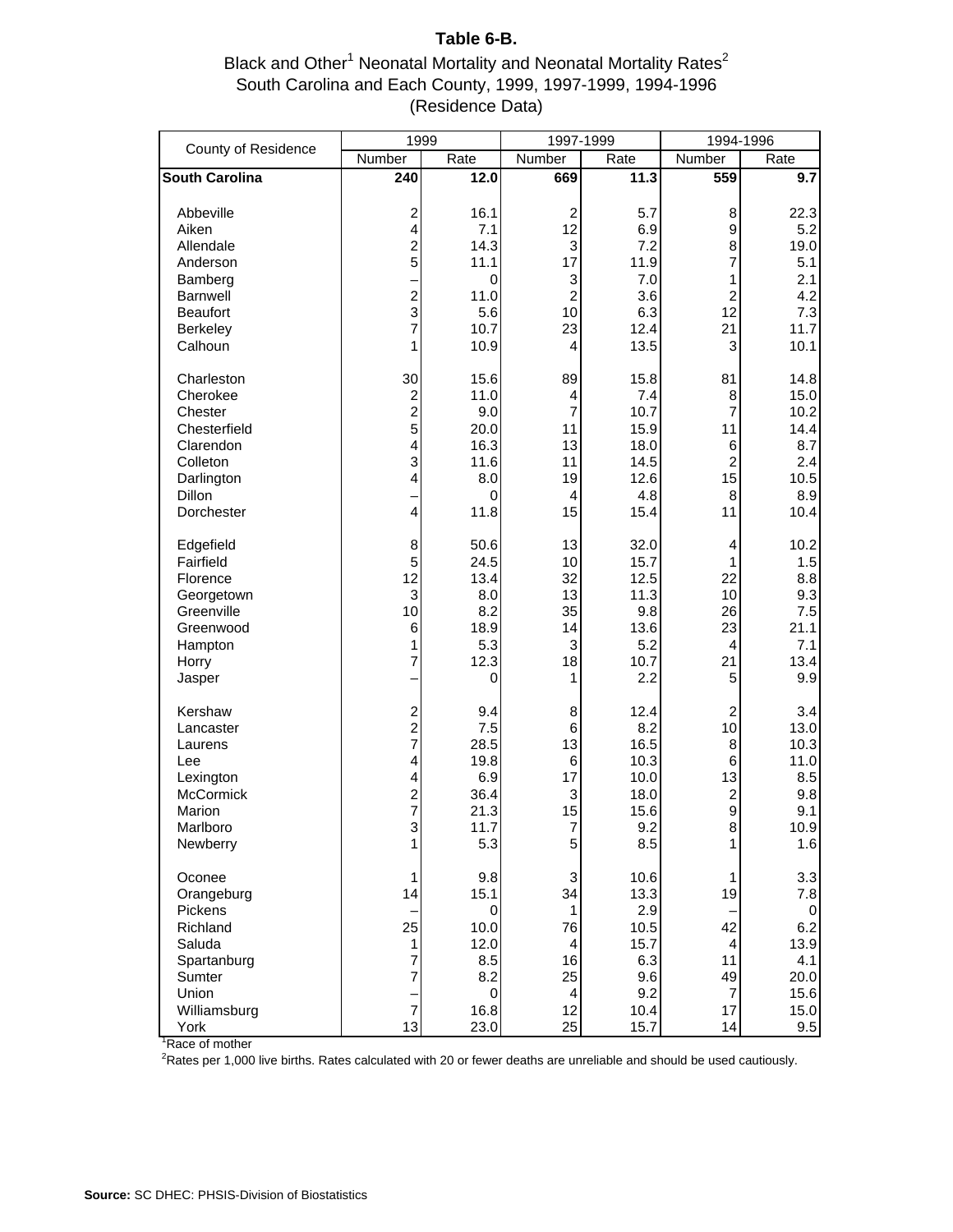## **Table 7.**

## Postneonatal Mortality and Postneonatal Mortality Rates<sup>1</sup> South Carolina and Each County, 1999, 1997-1999, 1994-1996 (Residence Data)

| County of Residence                                                                                                     | 1999                                                                                    |                                                                     | 1997-1999                                                                                         |                                                                    | 1994-1996                                                                                                    |                                                                     |
|-------------------------------------------------------------------------------------------------------------------------|-----------------------------------------------------------------------------------------|---------------------------------------------------------------------|---------------------------------------------------------------------------------------------------|--------------------------------------------------------------------|--------------------------------------------------------------------------------------------------------------|---------------------------------------------------------------------|
|                                                                                                                         | Number                                                                                  | Rate                                                                | Number                                                                                            | Rate                                                               | Number                                                                                                       | Rate                                                                |
| <b>South Carolina</b>                                                                                                   | 170                                                                                     | 3.1                                                                 | 465                                                                                               | 2.9                                                                | 440                                                                                                          | 2.9                                                                 |
| Abbeville<br>Aiken<br>Allendale<br>Anderson<br>Bamberg<br>Barnwell<br><b>Beaufort</b><br>Berkeley<br>Calhoun            | $\overline{c}$<br>8<br>1<br>7<br>3<br>5<br>7<br>5                                       | 5.9<br>4.4<br>5.9<br>3.2<br>13.5<br>14.5<br>4.0<br>2.3<br>0         | $\overline{c}$<br>23<br>$\overline{c}$<br>23<br>5<br>$\,6$<br>10<br>12<br>1                       | 1.9<br>4.2<br>4.0<br>3.6<br>7.7<br>5.8<br>2.0<br>1.9<br>2.0        | $\overline{c}$<br>17<br>$\boldsymbol{2}$<br>13<br>$\overline{\mathbf{c}}$<br>$\overline{c}$<br>11<br>26<br>2 | 2.1<br>3.0<br>3.8<br>2.1<br>2.9<br>2.1<br>2.3<br>4.2<br>3.9         |
| Charleston<br>Cherokee<br>Chester<br>Chesterfield<br>Clarendon<br>Colleton<br>Darlington<br><b>Dillon</b><br>Dorchester | 20<br>1<br>$\overline{c}$<br>1<br>1<br>4<br>1<br>5                                      | 4.5<br>1.4<br>4.4<br>$\mathbf 0$<br>2.5<br>1.8<br>4.2<br>2.2<br>4.5 | 40<br>8<br>7<br>5<br>3<br>$\overline{\mathbf{4}}$<br>10<br>3<br>10                                | 3.1<br>3.7<br>5.0<br>2.9<br>2.5<br>2.5<br>3.6<br>2.1<br>2.9        | 34<br>7<br>8<br>10<br>$\boldsymbol{2}$<br>$\overline{7}$<br>15<br>6<br>10                                    | 2.7<br>3.5<br>5.9<br>5.8<br>1.7<br>4.4<br>5.7<br>4.0<br>2.8         |
| Edgefield<br>Fairfield<br>Florence<br>Georgetown<br>Greenville<br>Greenwood<br>Hampton<br>Horry<br>Jasper               | 8<br>$\frac{2}{7}$<br>1<br>$\overline{c}$<br>6                                          | $\mathbf 0$<br>0<br>4.2<br>2.4<br>1.3<br>1.1<br>6.8<br>2.6<br>0     | $\overline{c}$<br>$\overline{c}$<br>17<br>10<br>31<br>7<br>$\overline{c}$<br>21<br>$\overline{c}$ | 2.3<br>2.1<br>3.1<br>4.3<br>2.0<br>2.5<br>2.2<br>3.1<br>2.4        | $\overline{c}$<br>23<br>$\ensuremath{\mathsf{3}}$<br>40<br>4<br>3<br>19<br>3                                 | $\mathbf 0$<br>2.1<br>4.4<br>1.4<br>2.8<br>1.5<br>3.4<br>3.2<br>3.6 |
| Kershaw<br>Lancaster<br>Laurens<br>Lee<br>Lexington<br><b>McCormick</b><br>Marion<br>Marlboro<br>Newberry               | $\begin{array}{c} 2 \\ 2 \\ 2 \end{array}$<br>1<br>9<br>1<br>5                          | 2.8<br>2.5<br>2.3<br>3.8<br>3.0<br>0<br>2.0<br>2.3<br>10.5          | 4<br>4<br>7<br>4<br>18<br>1<br>6<br>4<br>5                                                        | 1.9<br>1.7<br>2.7<br>5.2<br>2.0<br>3.9<br>4.1<br>3.1<br>3.5        | $\frac{2}{7}$<br>8<br>$\overline{c}$<br>15<br>1<br>5<br>$\overline{\mathbf{c}}$<br>3                         | 1.1<br>3.1<br>3.4<br>2.8<br>1.8<br>3.5<br>3.4<br>1.6<br>2.3         |
| Oconee<br>Orangeburg<br>Pickens<br>Richland<br>Saluda<br>Spartanburg<br>Sumter<br>Union<br>Williamsburg<br>York         | $\overline{c}$<br>$\overline{\mathbf{4}}$<br>18<br>1<br>10<br>10<br>1<br>$\overline{2}$ | 0<br>1.5<br>3.0<br>4.1<br>3.9<br>3.1<br>6.0<br>0<br>1.8<br>0.9      | $\boldsymbol{2}$<br>13<br>13<br>43<br>1<br>30<br>18<br>$\ensuremath{\mathsf{3}}$<br>$\,6$<br>15   | 0.9<br>3.4<br>3.2<br>3.4<br>1.3<br>3.1<br>3.6<br>2.6<br>3.9<br>2.4 | 5<br>17<br>$\overline{7}$<br>22<br>$\mathbf{3}$<br>29<br>15<br>3<br>8<br>13                                  | 2.3<br>4.7<br>1.9<br>1.8<br>4.5<br>3.0<br>3.1<br>2.7<br>5.2<br>2.2  |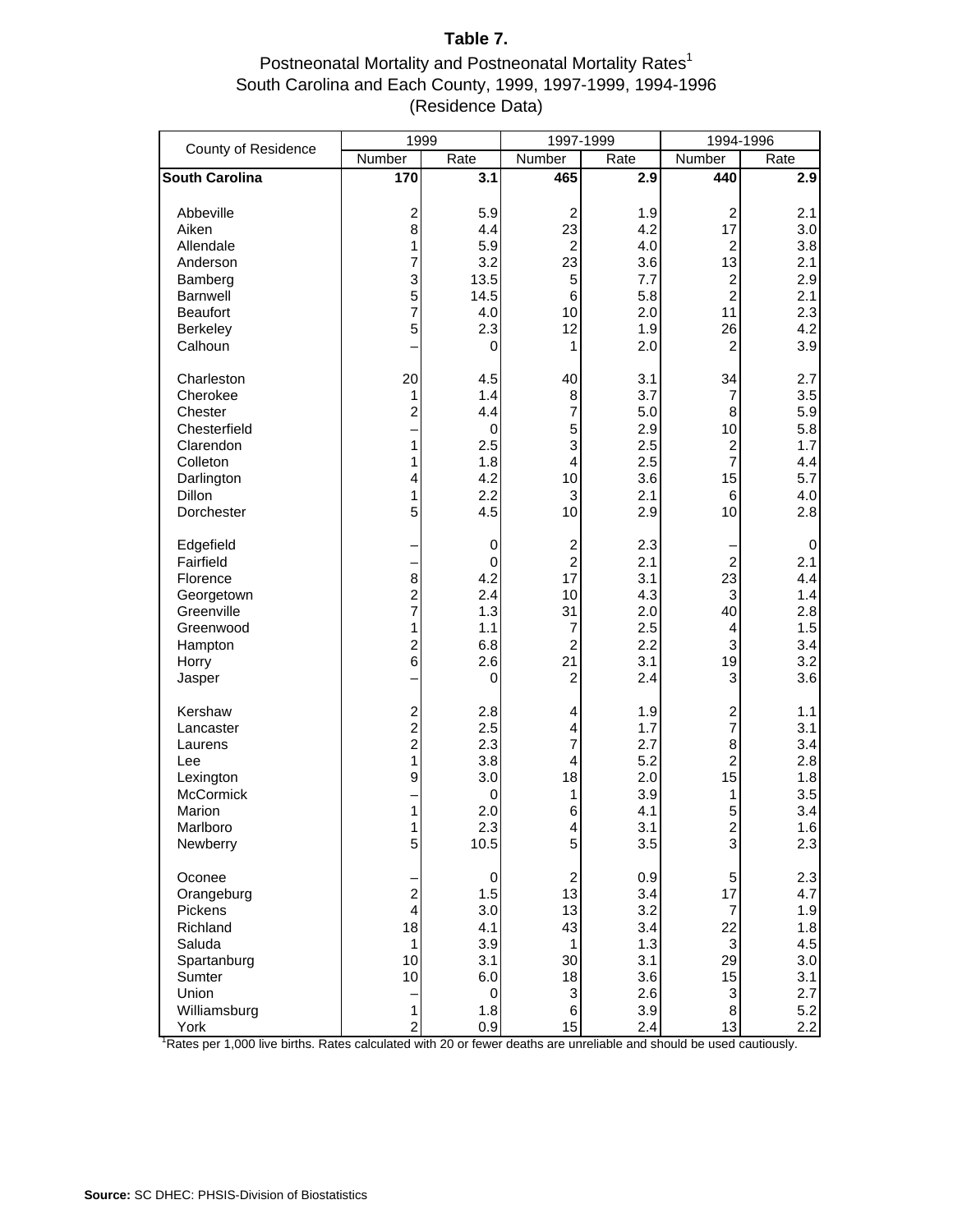## **Table 7-A.**

### White<sup>1</sup> Postneonatal Mortality and Postneonatal Mortality Rates<sup>2</sup> South Carolina and Each County, 1999, 1997-1999, 1994-1996 (Residence Data)

| County of Residence                                                                                              | 1999                                                |                                                                                  | 1997-1999                                                                                                              |                                                                             | 1994-1996                                                                                                |                                                                    |
|------------------------------------------------------------------------------------------------------------------|-----------------------------------------------------|----------------------------------------------------------------------------------|------------------------------------------------------------------------------------------------------------------------|-----------------------------------------------------------------------------|----------------------------------------------------------------------------------------------------------|--------------------------------------------------------------------|
|                                                                                                                  | Number                                              | Rate                                                                             | Number                                                                                                                 | Rate                                                                        | Number                                                                                                   | Rate                                                               |
| <b>South Carolina</b>                                                                                            | 82                                                  | 2.4                                                                              | 212                                                                                                                    | 2.1                                                                         | 211                                                                                                      | 2.2                                                                |
| Abbeville<br>Aiken<br>Allendale<br>Anderson<br>Bamberg<br>Barnwell<br><b>Beaufort</b><br>Berkeley<br>Calhoun     | 1<br>4<br>$\overline{4}$<br>3<br>$\frac{2}{3}$      | 4.7<br>3.2<br>0<br>2.3<br>0<br>18.5<br>1.7<br>2.0<br>0                           | 1<br>10<br>13<br>3<br>5<br>7<br>1                                                                                      | 1.5<br>2.7<br>$\pmb{0}$<br>2.6<br>0<br>6.1<br>1.5<br>1.6<br>4.7             | 1<br>11<br>1<br>8<br>$\mathbf{1}$<br>6<br>12<br>1                                                        | 1.6<br>2.8<br>9.9<br>1.7<br>0<br>2.1<br>1.9<br>2.8<br>4.6          |
| Charleston<br>Cherokee<br>Chester<br>Chesterfield<br>Clarendon<br>Colleton<br>Darlington<br>Dillon<br>Dorchester | 8<br>1<br>$\frac{1}{2}$<br>1<br>5                   | 3.1<br>1.8<br>0<br>0<br>0<br>$\mathbf 0$<br>4.5<br>5.2<br>6.4                    | 17<br>3<br>$\overline{\mathbf{c}}$<br>$\begin{array}{c}\n2 \\ 2 \\ 3\n\end{array}$<br>$\overline{c}$<br>$\overline{7}$ | 2.3<br>1.9<br>2.7<br>2.0<br>4.3<br>2.4<br>2.3<br>3.4<br>2.9                 | 16<br>$\mathbf 5$<br>5<br>3<br>3<br>1<br>4                                                               | 2.2<br>3.5<br>0<br>5.2<br>$\pmb{0}$<br>3.9<br>2.4<br>1.7<br>1.6    |
| Edgefield<br>Fairfield<br>Florence<br>Georgetown<br>Greenville<br>Greenwood<br>Hampton<br>Horry<br>Jasper        | 3<br>6<br>1<br>$\frac{2}{3}$                        | 0<br>0<br>3.0<br>$\mathbf 0$<br>1.4<br>1.6<br>18.7<br>1.7<br>0                   | 1<br>$\,6$<br>6<br>20<br>$\,6$<br>$\overline{\mathbf{c}}$<br>7                                                         | 2.2<br>$\mathbf 0$<br>2.1<br>5.1<br>1.7<br>3.4<br>6.3<br>1.4<br>$\mathbf 0$ | 8<br>$\overline{c}$<br>31<br>3<br>1<br>9<br>1                                                            | 0<br>$\pmb{0}$<br>2.9<br>2.0<br>2.9<br>1.9<br>3.2<br>2.1<br>3.0    |
| Kershaw<br>Lancaster<br>Laurens<br>Lee<br>Lexington<br>McCormick<br>Marion<br>Marlboro<br>Newberry               | $\overline{\mathbf{c}}$<br>$\overline{a}$<br>8<br>1 | 4.0<br>0<br>3.2<br>0<br>3.3<br>0<br>$\,0\,$<br>5.6<br>3.5                        | 3<br>1<br>6<br>14<br>1                                                                                                 | 2.1<br>0.6<br>3.4<br>0<br>1.9<br>0<br>$\pmb{0}$<br>1.9<br>1.2               | 3<br>4<br>12<br>$\overline{c}$<br>3                                                                      | 0<br>2.0<br>2.5<br>0<br>1.8<br>0<br>4.0<br>$\pmb{0}$<br>4.4        |
| Oconee<br>Orangeburg<br>Pickens<br>Richland<br>Saluda<br>Spartanburg<br>Sumter<br>Union<br>Williamsburg<br>York  | 3<br>4<br>$\overline{6}$<br>4<br>$\overline{2}$     | 0<br>$\pmb{0}$<br>2.4<br>2.1<br>$\,0\,$<br>2.5<br>4.9<br>0<br>$\mathbf 0$<br>1.3 | 1<br>3<br>11<br>$\overline{7}$<br>18<br>$\mathbf 5$<br>$\overline{\mathbf{c}}$<br>11                                   | 0.5<br>2.4<br>3.0<br>1.3<br>$\mathbf 0$<br>2.5<br>2.1<br>2.8<br>0<br>2.3    | 4<br>$\overline{\mathbf{4}}$<br>6<br>4<br>1<br>19<br>6<br>$\overline{\mathbf{c}}$<br>$\overline{c}$<br>6 | 2.1<br>3.3<br>1.8<br>0.7<br>2.6<br>2.7<br>2.4<br>3.0<br>4.8<br>1.4 |

Race of mother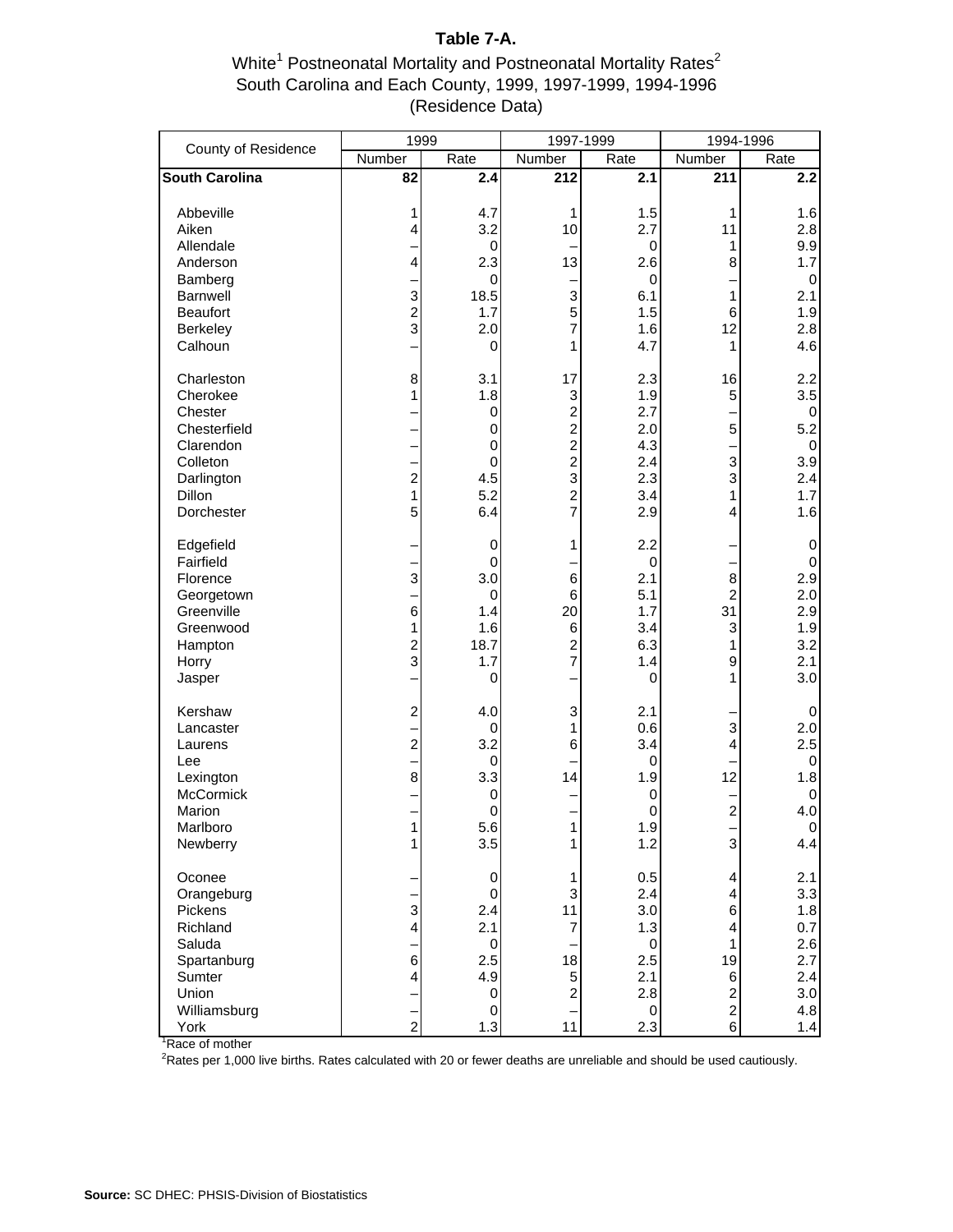# **Table 7-B.**

Black and Other<sup>1</sup> Postneonatal Mortality and Postneonatal Mortality Rates<sup>2</sup> South Carolina and Each County, 1999, 1997-1999, 1994-1996 (Residence Data)

| County of Residence                                                                                                     | 1999                                                                             |                                                                       | 1997-1999                                                    |                                                                    | 1994-1996                                                                                     |                                                                    |
|-------------------------------------------------------------------------------------------------------------------------|----------------------------------------------------------------------------------|-----------------------------------------------------------------------|--------------------------------------------------------------|--------------------------------------------------------------------|-----------------------------------------------------------------------------------------------|--------------------------------------------------------------------|
|                                                                                                                         | Number                                                                           | Rate                                                                  | Number                                                       | Rate                                                               | Number                                                                                        | Rate                                                               |
| <b>South Carolina</b>                                                                                                   | 88                                                                               | 4.4                                                                   | 253                                                          | 4.3                                                                | 229                                                                                           | 4.0                                                                |
| Abbeville<br>Aiken<br>Allendale<br>Anderson<br>Bamberg<br>Barnwell<br><b>Beaufort</b><br>Berkeley<br>Calhoun            | 1<br>4<br>1<br>3<br>3<br>$\overline{\mathbf{c}}$<br>5<br>$\overline{\mathbf{c}}$ | 8.1<br>7.1<br>7.1<br>6.7<br>20.0<br>11.0<br>9.4<br>3.0<br>0           | 1<br>13<br>$\overline{c}$<br>10<br>5<br>3<br>5<br>5          | 2.9<br>7.5<br>4.8<br>7.0<br>11.7<br>5.5<br>3.2<br>2.7<br>0         | 1<br>6<br>1<br>5<br>$\overline{c}$<br>1<br>5<br>14<br>1                                       | 2.8<br>3.5<br>2.4<br>3.7<br>4.3<br>2.1<br>3.0<br>7.8<br>3.4        |
| Charleston<br>Cherokee<br>Chester<br>Chesterfield<br>Clarendon<br>Colleton<br>Darlington<br><b>Dillon</b><br>Dorchester | 12<br>$\overline{a}$<br>1<br>1<br>$\overline{\mathbf{c}}$                        | 6.2<br>$\mathbf 0$<br>9.0<br>0<br>4.1<br>3.9<br>4.0<br>0<br>0         | 23<br>5<br>5<br>3<br>1<br>2<br>7<br>1<br>3                   | 4.1<br>9.3<br>7.7<br>4.3<br>1.4<br>2.6<br>4.6<br>1.2<br>3.1        | 18<br>$\overline{c}$<br>8<br>5<br>$\overline{c}$<br>4<br>12<br>5<br>6                         | 3.3<br>3.8<br>11.7<br>6.5<br>2.9<br>4.8<br>8.4<br>5.6<br>5.7       |
| Edgefield<br>Fairfield<br>Florence<br>Georgetown<br>Greenville<br>Greenwood<br>Hampton<br>Horry<br>Jasper               | 5<br>$\overline{c}$<br>1<br>3                                                    | 0<br>0<br>5.6<br>5.3<br>0.8<br>0<br>$\mathbf 0$<br>5.3<br>$\mathbf 0$ | 1<br>$\overline{c}$<br>11<br>4<br>11<br>1<br>14<br>2         | 2.5<br>3.1<br>4.3<br>3.5<br>3.1<br>1.0<br>0<br>8.3<br>4.3          | $\overline{c}$<br>15<br>1<br>9<br>1<br>$\overline{c}$<br>10<br>$\overline{c}$                 | 0<br>3.0<br>6.0<br>0.9<br>2.6<br>0.9<br>3.6<br>6.4<br>3.9          |
| Kershaw<br>Lancaster<br>Laurens<br>Lee<br>Lexington<br>McCormick<br>Marion<br>Marlboro<br>Newberry                      | $\overline{a}$<br>—<br>1<br>1<br>1<br>4                                          | 0<br>7.5<br>0<br>5.0<br>1.7<br>0<br>3.0<br>U<br>21.3                  | 1<br>3<br>1<br>4<br>4<br>1<br>6<br>3<br>4                    | 1.5<br>4.1<br>1.3<br>6.8<br>2.3<br>6.0<br>6.3<br>3.9<br>6.8        | $\overline{\mathbf{c}}$<br>4<br>4<br>$\overline{\mathbf{c}}$<br>3<br>1<br>3<br>$\overline{c}$ | 3.4<br>5.2<br>5.2<br>3.7<br>2.0<br>4.9<br>3.0<br>2.7<br>$\pmb{0}$  |
| Oconee<br>Orangeburg<br>Pickens<br>Richland<br>Saluda<br>Spartanburg<br>Sumter<br>Union<br>Williamsburg<br>York         | $\overline{\mathbf{c}}$<br>$\mathbf{1}$<br>14<br>1<br>4<br>6<br>$\frac{1}{1}$    | 0<br>2.2<br>8.8<br>5.6<br>12.0<br>4.9<br>7.0<br>0<br>2.4<br>0         | 1<br>10<br>$\mathbf 2$<br>36<br>1<br>12<br>13<br>1<br>6<br>4 | 3.5<br>3.9<br>5.7<br>5.0<br>3.9<br>4.7<br>5.0<br>2.3<br>5.2<br>2.5 | 1<br>13<br>1<br>18<br>$\overline{c}$<br>10<br>9<br>1<br>6<br>$\overline{7}$                   | 3.3<br>5.4<br>2.9<br>2.7<br>7.0<br>3.7<br>3.7<br>2.2<br>5.3<br>4.7 |

<sup>1</sup>Race of mother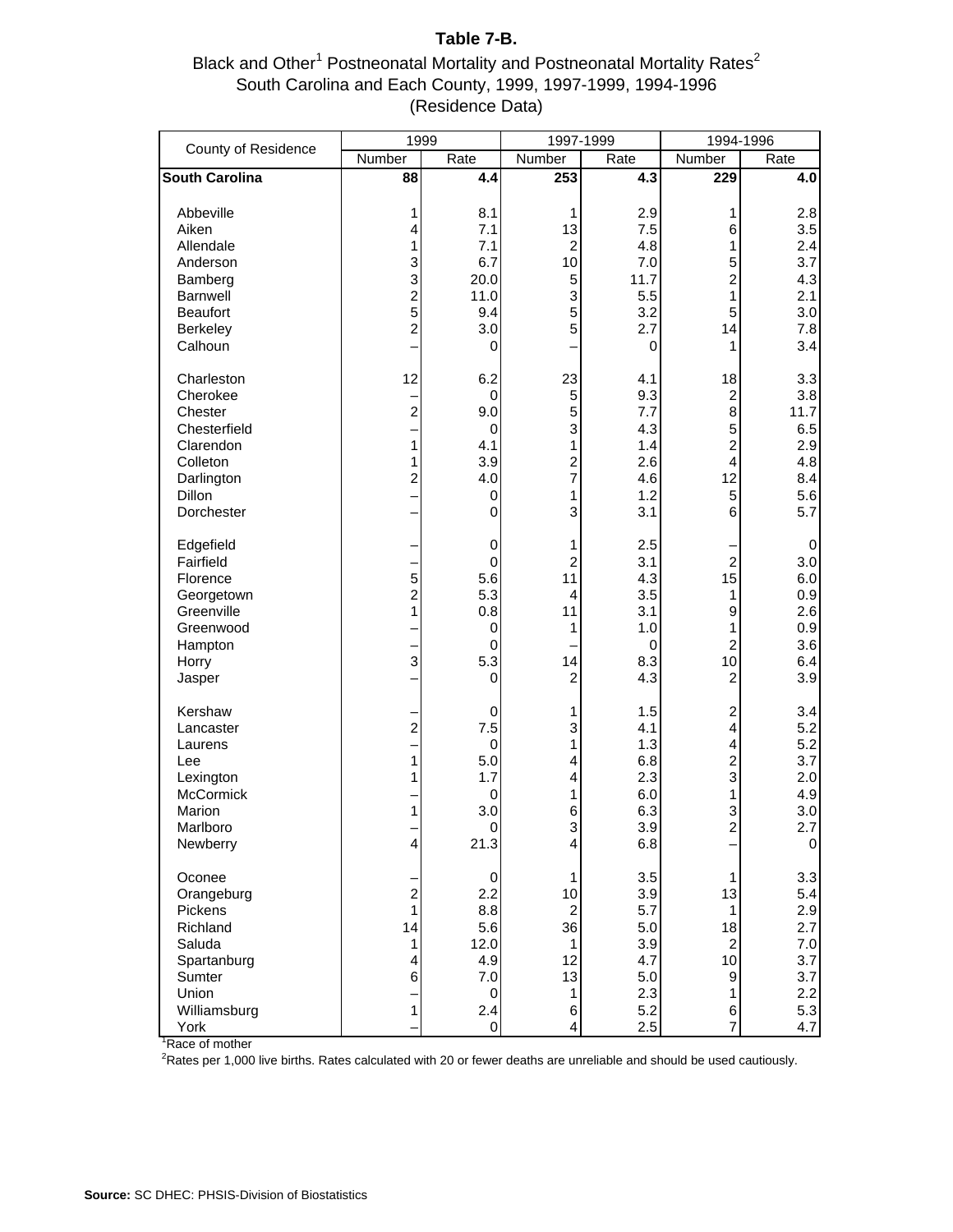## **Table 8.** Leading Causes of Infant Death by Age at Death South Carolina, 1999 (Residence Data)

| Causes of Death (ICD-10 Codes)                                       | Total | Under 1  | $1 - 6$        | $7 - 27$ | 28-364 |
|----------------------------------------------------------------------|-------|----------|----------------|----------|--------|
|                                                                      |       | Day      | Days           | Days     | Days   |
| <b>Total Infant Deaths</b>                                           | 564   | 244      | 78             | 72       | 170    |
|                                                                      |       |          |                |          |        |
| Congenital malformations, deformations, etc. (Q00-Q99)               | 94    | 37       | 16             | 12       | 29     |
| Disorders relating to short gestation and low birthweight, NEC (P07) | 92    | 85       | 5              |          |        |
| Sudden infant death syndrome (R95)                                   | 51    | 0        |                | 3        | 47     |
| Newborn affected by maternal complications of pregnancy (P01)        | 38    | 35       | 3              | 0        |        |
| Respiratory distress of newborn (P22)                                | 28    | 13       | 9              | 6        |        |
| Newborn affected by complications of placenta, etc. (P02)            | 25    | 19       | 4              | 2        |        |
| Accidents (V01-X59, Y85-Y86)                                         | 24    | $\Omega$ |                | 3        | 21     |
| Bacterial sepsis of newborn (P36)                                    | 18    | 9        | 2              |          |        |
| Diseases of circulatory system (I00-I99)                             | 12    |          | $\overline{2}$ | 4        |        |
| Intrauterine hypoxia and birth asphyxia (P20-P21)                    | 10    | 3        | 4              | 3        |        |
|                                                                      |       |          |                |          |        |
| All other causes                                                     | 172   | 42       | 32             | 31       | 67     |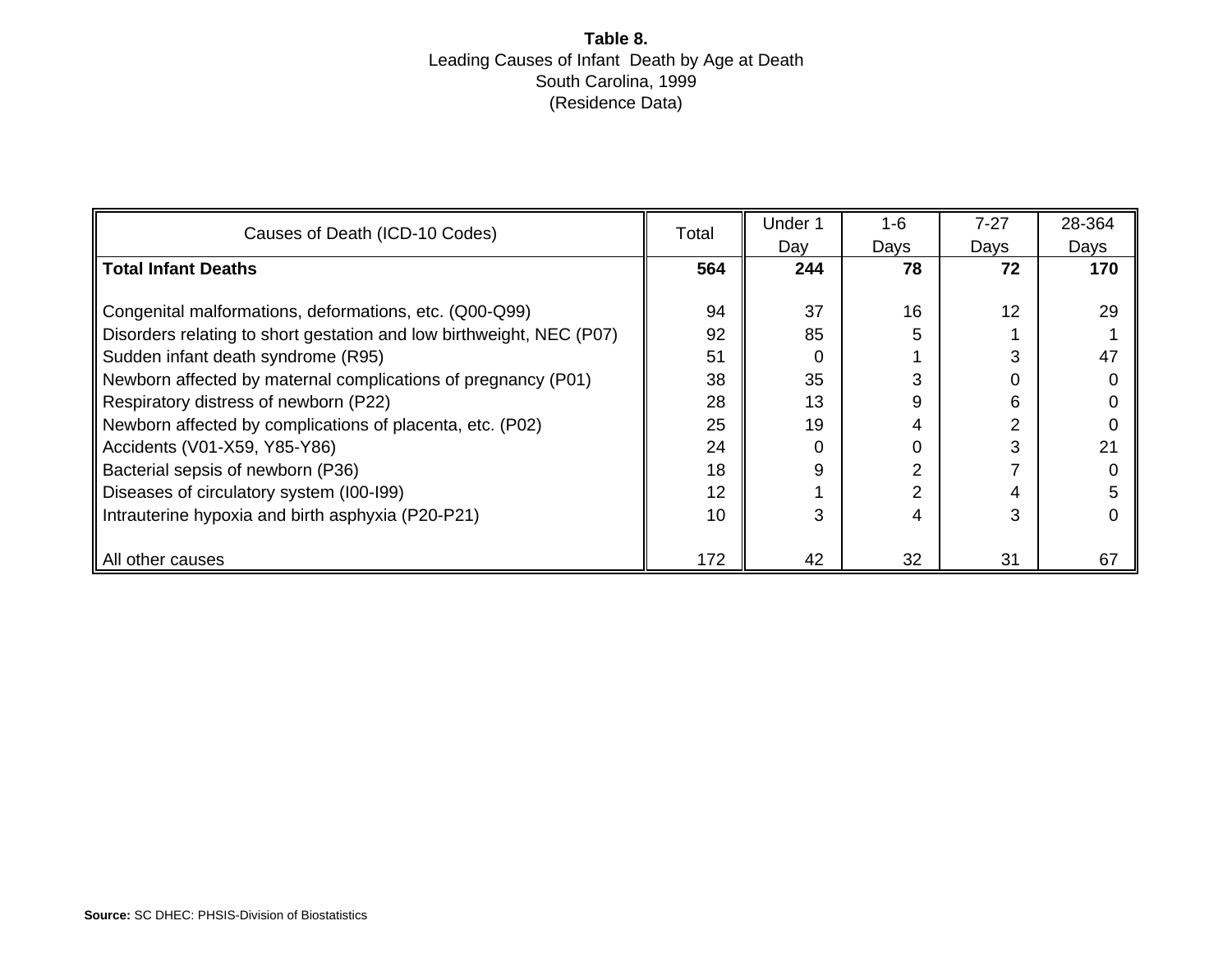#### **Table 9.**

# Comparison of Characteristics from Birth Files, by  $\mathsf{Race}^1$ Z-tests for differences in proportions South Carolina, 1998 to 1999 (Residence Data)

|  | $-0.0$ |  |  | $- - - -$<br>. . | $\mathbf{\mathbf{a}}$ |
|--|--------|--|--|------------------|-----------------------|
|  |        |  |  |                  |                       |

| $MOTHER < 18$ YEARS      |        |        |        |        |        |        |  |  |
|--------------------------|--------|--------|--------|--------|--------|--------|--|--|
| $\textsf{ITOTAL}^2$      | 0.0641 | 53,833 | 0.0595 | 54,706 | 3.1634 | 0.0016 |  |  |
| <b>White</b>             | 0.0438 | 34,065 | 0.0402 | 34,683 | 2.3192 | 0.0204 |  |  |
| <b>Black &amp; Other</b> | 0.0993 | 19,757 | 0.0929 | 20,004 | 2.1566 | 0.0310 |  |  |

| EDUCATION < 12 YEARS   |                                                 |        |        |        |        |        |  |
|------------------------|-------------------------------------------------|--------|--------|--------|--------|--------|--|
| $I$ TOTAL <sup>2</sup> | 0.2099                                          | 53,833 | 0.2067 | 54,706 | 1.2992 | 0.1939 |  |
| <b>White</b>           | 0.1841                                          | 34,065 | 0.1831 | 34,683 | 0.3396 | 0.7342 |  |
| Black & Other          | 20,004<br>0.2542<br>1.5267<br>0.2476<br>19.757I |        |        |        |        |        |  |

| MARITAL STATUS—UNMARRIED                                                  |        |        |        |        |          |        |  |  |
|---------------------------------------------------------------------------|--------|--------|--------|--------|----------|--------|--|--|
| $\textsf{ITOTAL}^2$                                                       | 0.2750 | 53,833 | 0.2711 | 54,706 | 1.4196II | 0.1557 |  |  |
| White                                                                     | 0.1280 | 34,065 | 0.1270 | 34,683 | 0.3978   | 0.6908 |  |  |
| Black & Other<br>19,757<br>1.4425<br>0.1492<br>20,004<br>0.5285<br>0.5213 |        |        |        |        |          |        |  |  |

| < 5 PRENATAL CARE VISITS                                                             |        |        |        |        |           |        |  |  |
|--------------------------------------------------------------------------------------|--------|--------|--------|--------|-----------|--------|--|--|
| <b>ITOTAL</b>                                                                        | 0.0458 | 53,833 | 0.0461 | 54,706 | $-0.2161$ | 0.8289 |  |  |
| White                                                                                | 0.0246 | 34,065 | 0.0268 | 34,683 | $-1.8338$ | 0.0667 |  |  |
| <b>Black &amp; Other</b><br>20,004<br>0.0823<br>19,757<br>0.3032<br>1.0296<br>0.0795 |        |        |        |        |           |        |  |  |

| <b>PRENATAL CARE BEGAN 1st TRIMESTER</b>                                              |        |        |        |        |        |        |  |  |
|---------------------------------------------------------------------------------------|--------|--------|--------|--------|--------|--------|--|--|
| $\text{TOTAL}^2$                                                                      | 0.8015 | 53,833 | 0.7936 | 54,706 | 3.2427 | 0.0012 |  |  |
| White                                                                                 | 0.8614 | 34,065 | 0.8496 | 34,683 | 4.4101 | 0.0000 |  |  |
| <b>Black &amp; Other</b><br>20,004<br>19,757<br>0.69861<br>0.3316<br>0.7402<br>0.6971 |        |        |        |        |        |        |  |  |

| <b>PROPORTION VERY LOW BIRTHWEIGHT</b>                                       |        |        |        |        |           |             |  |  |  |
|------------------------------------------------------------------------------|--------|--------|--------|--------|-----------|-------------|--|--|--|
| $\text{DTAL}^2$                                                              | 0.0201 | 53,833 | 0.0205 | 54,706 | $-0.5017$ | 0.6159      |  |  |  |
| <b>White</b>                                                                 | 0.0128 | 34,065 | 0.0127 | 34,683 | 0.0975    | $0.9223$ ll |  |  |  |
| Black & Other<br>20,004<br>0.0326<br>19,757<br>0.0340<br>$-0.7755$<br>0.4381 |        |        |        |        |           |             |  |  |  |

| <b>PROPORTION LOW BIRTHWEIGHT</b>                                                                |        |        |        |        |           |        |  |  |
|--------------------------------------------------------------------------------------------------|--------|--------|--------|--------|-----------|--------|--|--|
| $\blacksquare$ TOTAL <sup>2</sup><br>53,833<br>$-1.7048$<br>54,706<br>0.0882<br>0.0986<br>0.0955 |        |        |        |        |           |        |  |  |
| <b>White</b>                                                                                     | 0.0710 | 34,065 | 0.0723 | 34,683 | $-0.6619$ | 0.5080 |  |  |
| Black & Other<br>$-1.8313$<br>20,004<br>0.1379<br>19,757<br>0.1443<br>0.0671                     |        |        |        |        |           |        |  |  |

<sup>1</sup>Race of mother

<sup>2</sup>Includes unknown races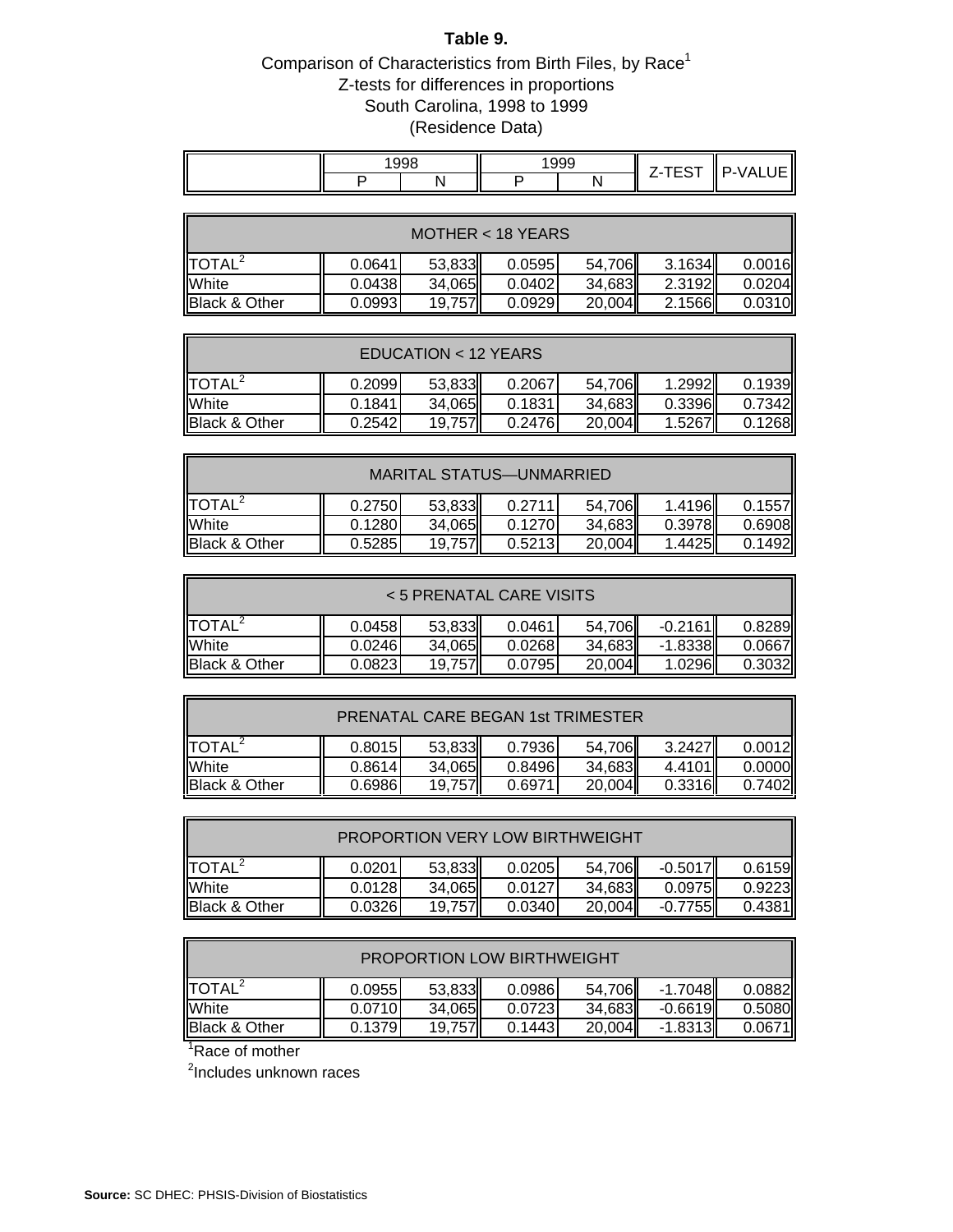# **Table 9. (continued)**

## Comparison of Characteristics from Birth Files, by Race<sup>1</sup> Z-tests for differences in proportions South Carolina, 1998 to 1999 (Residence Data)

| $\sim$ $\sim$ $\sim$ |  | .99c |  | -----<br>. . | $\overline{\phantom{a}}$<br>' = \ /<br>_ |
|----------------------|--|------|--|--------------|------------------------------------------|
|                      |  |      |  |              |                                          |

| ADEQUATE KESSNER INDEX |                                                          |        |        |        |        |        |  |  |  |
|------------------------|----------------------------------------------------------|--------|--------|--------|--------|--------|--|--|--|
| $\text{DTAL}^2$        | 0.7147<br>2.3783<br>53,833<br>0.7081<br>54,706<br>0.0174 |        |        |        |        |        |  |  |  |
| <b>White</b>           | 0.7762                                                   | 34,065 | 0.7663 | 34,683 | 3.1015 | 0.0019 |  |  |  |
| Black & Other          | 0.6088<br>0.2286<br>20,004<br>0.8192<br>19,757<br>0.6077 |        |        |        |        |        |  |  |  |

| LESS THAN ADEQUATE KESSNER INDEX |                                                          |        |        |        |           |             |  |  |  |
|----------------------------------|----------------------------------------------------------|--------|--------|--------|-----------|-------------|--|--|--|
| TOTAL <sup>2</sup>               | 0.2576                                                   | 53,833 | 0.2608 | 54,706 | $-1.1896$ | 0.2342      |  |  |  |
| White                            | 0.1971                                                   | 34,065 | 0.2042 | 34,683 | $-2.3238$ | $0.0205$ ll |  |  |  |
| <b>Black &amp; Other</b>         | 0.3618<br>20,004<br>0.5748<br>19,757<br>0.3591<br>0.5654 |        |        |        |           |             |  |  |  |

<sup>1</sup>Race of mother

<sup>2</sup>Includes unknown races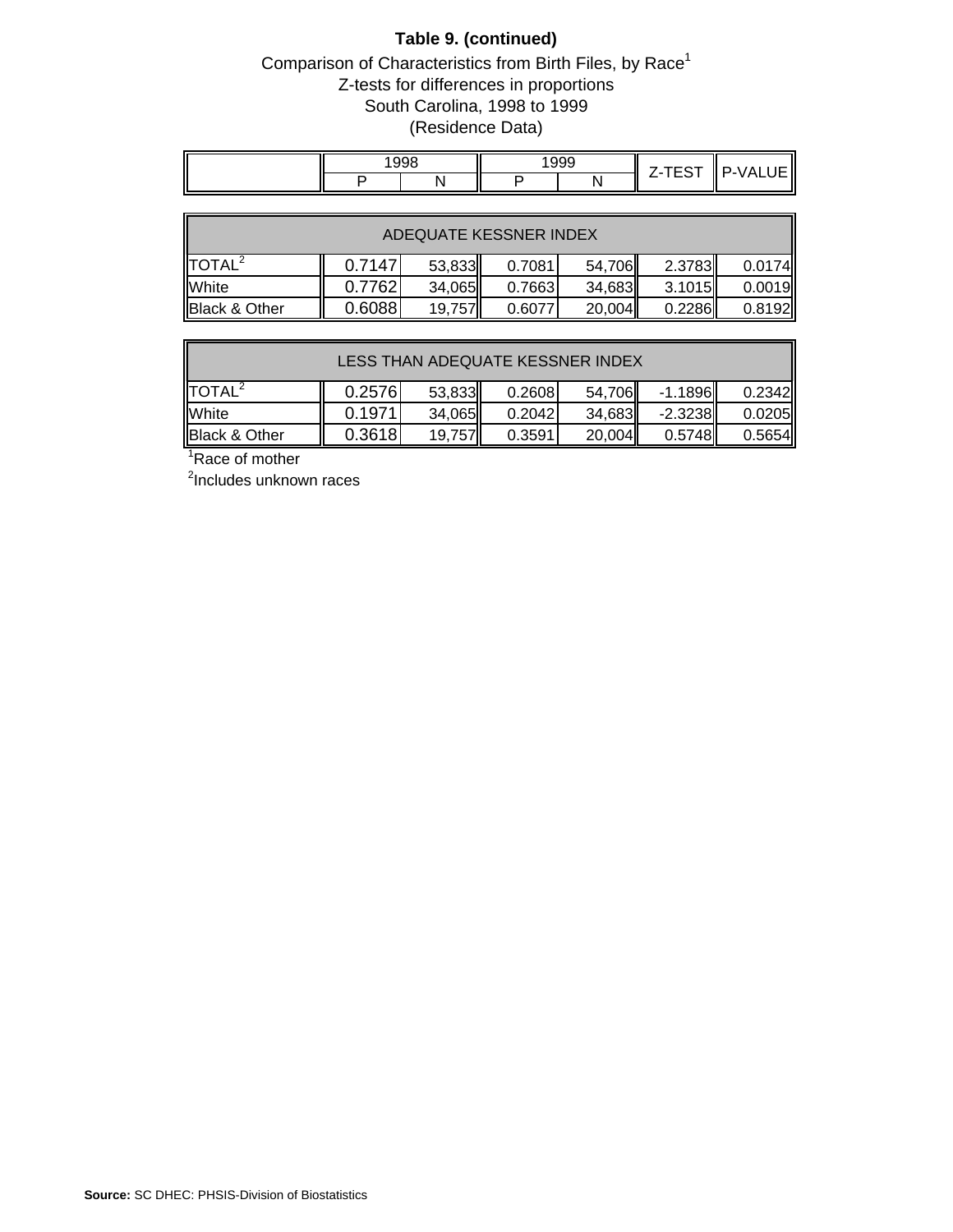# **Table 10.** Infant Mortality Rates<sup>1</sup> by Race<sup>2</sup> and Birthweight<sup>3</sup> Group South Carolina 1997, 1998 and 1999 (Residence Data)

| <b>Infant Mortality for Very Low Birthweight</b><br>$(0-1499 \text{ grams})$ |               |       |               |       |               |                          |  |  |  |
|------------------------------------------------------------------------------|---------------|-------|---------------|-------|---------------|--------------------------|--|--|--|
|                                                                              |               | Total |               | White |               | <b>Black &amp; Other</b> |  |  |  |
| Year                                                                         | <b>Number</b> | Rate  | <b>Number</b> | Rate  | <b>Number</b> | Rate                     |  |  |  |
| 1997                                                                         | 286           | 287.1 | 98            | 245.0 | 188           | 315.4                    |  |  |  |
| 1998                                                                         | 299           | 276.9 | 105           | 241.4 | 194           | 300.8                    |  |  |  |
| 1999                                                                         | 319           | 284.6 | 108           | 245.5 | 211           | 309.8                    |  |  |  |

| (1500-2499 grams)<br><b>Infant Mortality for Intermediate Low Birthweight</b> |               |       |        |       |                          |      |  |  |  |
|-------------------------------------------------------------------------------|---------------|-------|--------|-------|--------------------------|------|--|--|--|
|                                                                               |               | Total |        | White | <b>Black &amp; Other</b> |      |  |  |  |
| Year                                                                          | <b>Number</b> | Rate  | Number | Rate  | Number                   | Rate |  |  |  |
| 1997                                                                          | 63            | 16.5  | 31     | 16.9  | 32                       | 16.2 |  |  |  |
| 1998                                                                          | 67            | 16.5  | 23     | 11.6  | 44                       | 21.2 |  |  |  |
| 1999                                                                          | 71            | 16.6  | 35     | 16.9  | 36                       | 16.3 |  |  |  |

| <b>Infant Mortality for Normal Birthweight</b><br>$(2500 + $ grams) |                |      |                       |     |               |                          |  |  |  |
|---------------------------------------------------------------------|----------------|------|-----------------------|-----|---------------|--------------------------|--|--|--|
|                                                                     | White<br>Total |      |                       |     |               | <b>Black &amp; Other</b> |  |  |  |
| Year                                                                | Number         | Rate | <b>Number</b><br>Rate |     | <b>Number</b> | Rate                     |  |  |  |
| 1997                                                                | 138            | 2.9  | 73                    | 2.4 | 65            | 3.9                      |  |  |  |
| 1998                                                                | 139            | 2.9  | 74                    | 2.3 | 65            | 3.8                      |  |  |  |
| 1999                                                                | 166            | 3.4  | 90                    | 2.8 | 76            |                          |  |  |  |

<sup>1</sup>Rates per 1,000 live births

 ${}^{2}$ Race of mother

<sup>3</sup>Does not include missing birthweights